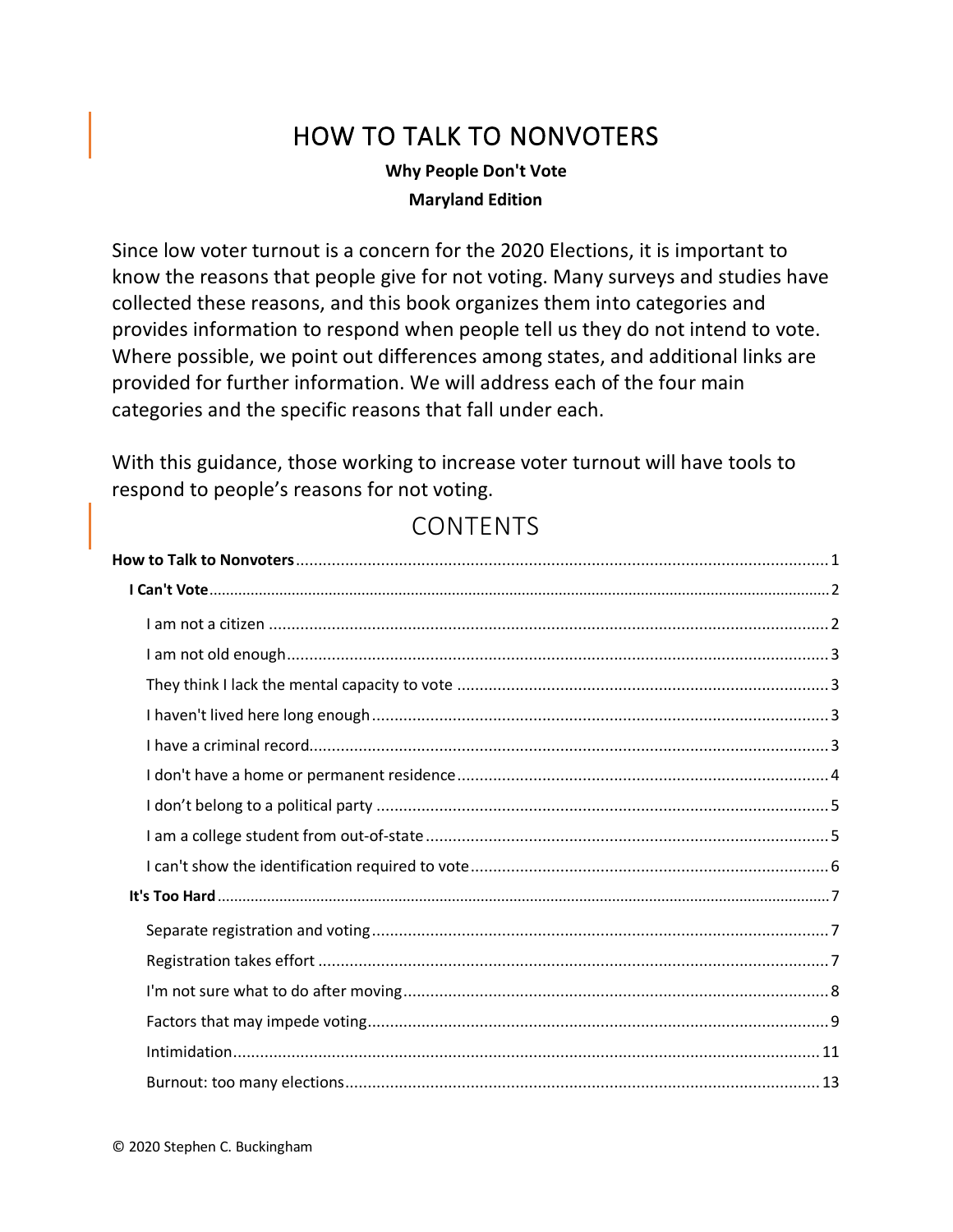| Gerrymandering results in safe seats for those in office, so what's the point? 16 |  |
|-----------------------------------------------------------------------------------|--|
|                                                                                   |  |
|                                                                                   |  |
|                                                                                   |  |
|                                                                                   |  |
|                                                                                   |  |
|                                                                                   |  |
|                                                                                   |  |
|                                                                                   |  |
|                                                                                   |  |
|                                                                                   |  |
|                                                                                   |  |
|                                                                                   |  |

# <span id="page-1-0"></span>**I Can't Vote**

This is essentially the issue of who is qualified to vote. There are some criteria for voting that apply nationwide, mostly those established by court decisions made on challenges to state restrictions on voting. However, voting is largely a state and local matter, so we will point out where qualifications vary state-by-state.

## <span id="page-1-1"></span>I AM NOT A CITIZEN

• This is a valid disqualification nationally; you must be a citizen to vote in any election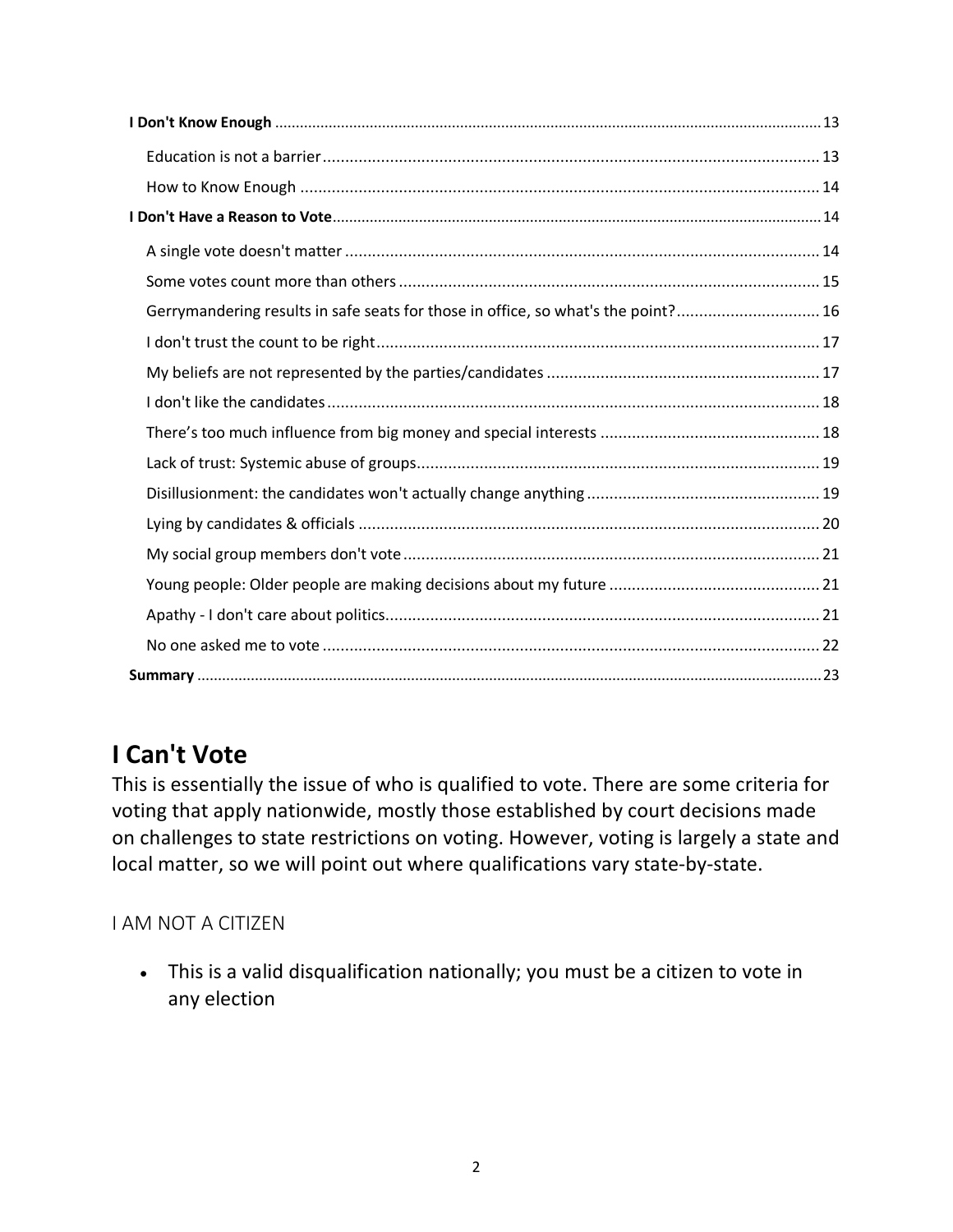### <span id="page-2-0"></span>I AM NOT OLD ENOUGH

- The 26th Amendment to the US Constitution gave the right to vote to any citizen 18 years or older. However, states have made some determinations how this applies.
	- <sup>o</sup> Sixteen states (including MD, WV, VA and NC) and DC allow 17-yearolds voting rights in primaries provided they will be 18 upon the corresponding general election.
	- <sup>o</sup> Eleven states allow 17-year-olds to participate in presidential caucuses, but they may not vote in primary elections for other offices.
	- <sup>o</sup> The remaining states do not allow 17-year-olds to vote.
	- <sup>o</sup> For more information, see the Fair [Vote website.](https://www.fairvote.org/primary_voting_at_age_171#facts_17_year_old_primary_voting)

### <span id="page-2-1"></span>THEY THINK I LACK THE MENTAL CAPACITY TO VOTE

• From the [Atlantic:](https://www.theatlantic.com/health/archive/2012/10/keeping-the-mentally-incompetent-from-voting/263748/) "About 30 states and the District of Columbia have laws in their constitutions that can limit people with mental disabilities from voting if they have been ruled "mentally incapacitated," or inctent, by a court. This means they have been determined unable to manage their own affairs or make specific life decisions, which, other than voting for candidates, can include managing their money, entering a contract, making medical decisions or caring for their children.

### <span id="page-2-2"></span>I HAVEN'T LIVED HERE LONG ENOUGH

• From [Wikipedia:](https://en.wikipedia.org/wiki/Voting_rights_in_the_United_States#Durational_residency) State Residency: In 1972, the US Supreme Court ruled that limits on voter registration of up to 30 to 50 days prior to an election were permissible for logistical reasons, but that residency requirements in excess of that violated the equal protection clause, as granted under the Fourteenth Amendment.

### <span id="page-2-3"></span>I HAVE A CRIMINAL RECORD

- It is a common misconception that a person can lose voting rights for being arrested or for a misdemeanor conviction. Only a felony conviction can result in the loss of voting rights.
	- <sup>o</sup> Amendments to the US Constitution adopted after the Civil War prohibited States from denying "the privileges or immunities of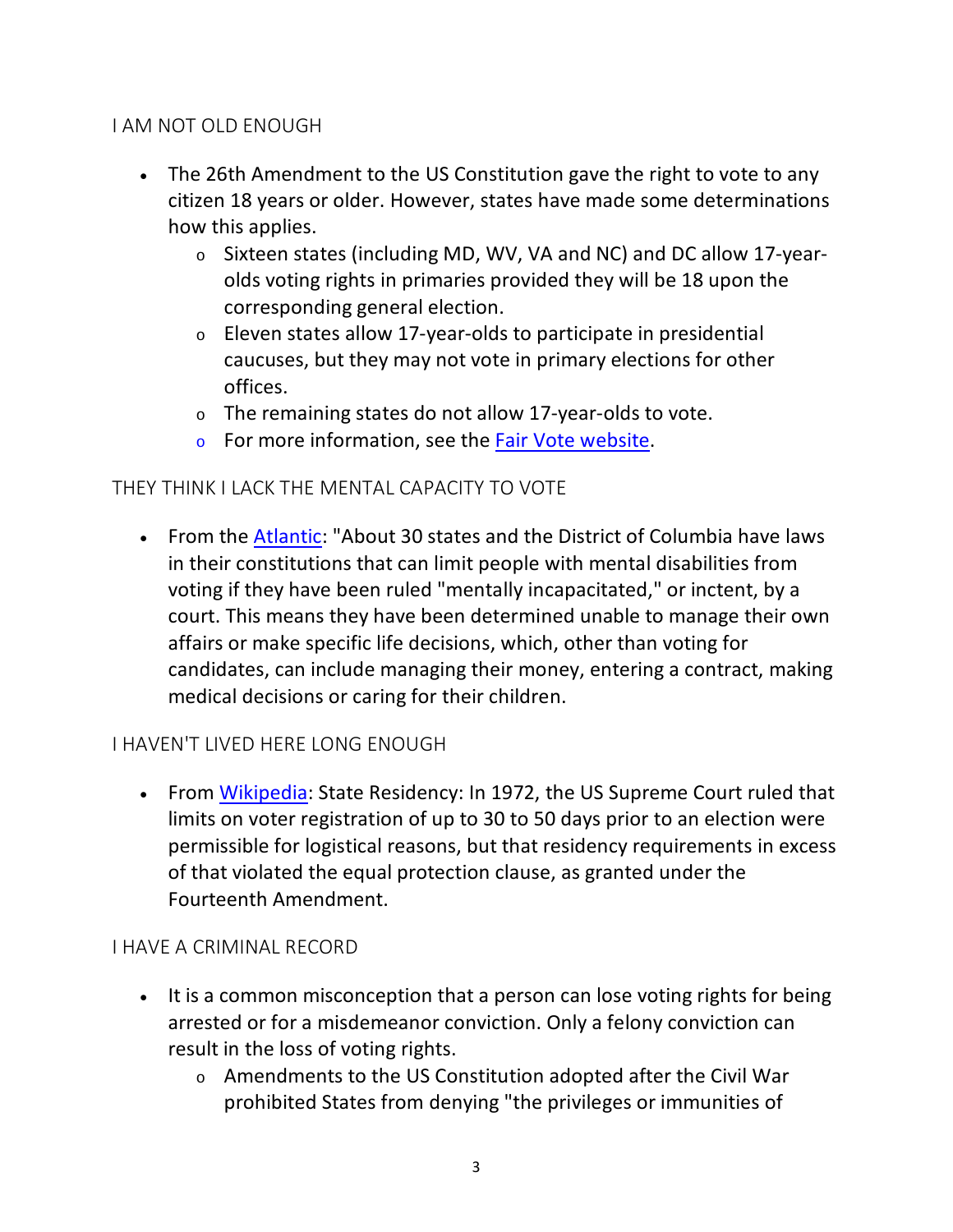citizens of the United States. . . without due process of law." However, a citizen may be denied the right to vote (and subjected to "involuntary servitude") upon conviction of a felony.

- <sup>o</sup> In almost every state, a person's voting right may be restored.
	- Other than Maine and Vermont, all U.S. states prohibit felons from voting while they are in prison.
	- 17 States and DC allow those on parole and probation to vote
	- 3 states prevent parolees from voting
	- **17 ban those on probation from casting ballots**
	- 11 states further restrict voting by ex-felons depending on the crime, including waiting periods, including:
		- 7 states that permanently disenfranchise people for some or all felonies (unless restored by the Governor)
		- Kentucky and Virginia that prohibit almost all ex-felons from voting permanently (although the Democratic governors of each state recently restored voting rights for over 140,000+ ex-felons)
	- In a 2018 ballot issue, the voters of Florida restored the rights of felons to vote upon release, but the Legislature imposed a requirement that they pay all fines and costs first. This requirement was upheld by the Florida Supreme Court.
- o For up-to-date information, see the [Sentencing Project](https://www.sentencingproject.org/publications/felony-disenfranchisement-a-primer/)

### <span id="page-3-0"></span>I DON'T HAVE A HOME OR PERMANENT RESIDENCE

• From [Wikipedia:](https://en.wikipedia.org/wiki/Voting_rights_in_the_United_States#Homelessness) [H]omeless persons in all states have the right to register and vote if they satisfy other conditions. In most states, when registering to vote, homeless voters may designate any place of residence, including a street corner, a park, a shelter, or any other location where an individual stays at night. . . . Designating residency is needed to prove that the citizen lives within the district where he or she wishes to vote. Some states also require a mailing address in order to send out the voter ID card, which the individual must show on Election Day. Some states allow individuals to use PO Boxes as mailing addresses; other states allow the address to be that of a local shelter, advocacy organization, outreach center, or anywhere else that accepts mail on behalf of a person registering to vote. States such as Arizona and Nebraska allow homeless citizens to use county court houses or county clerks' offices as mailing address.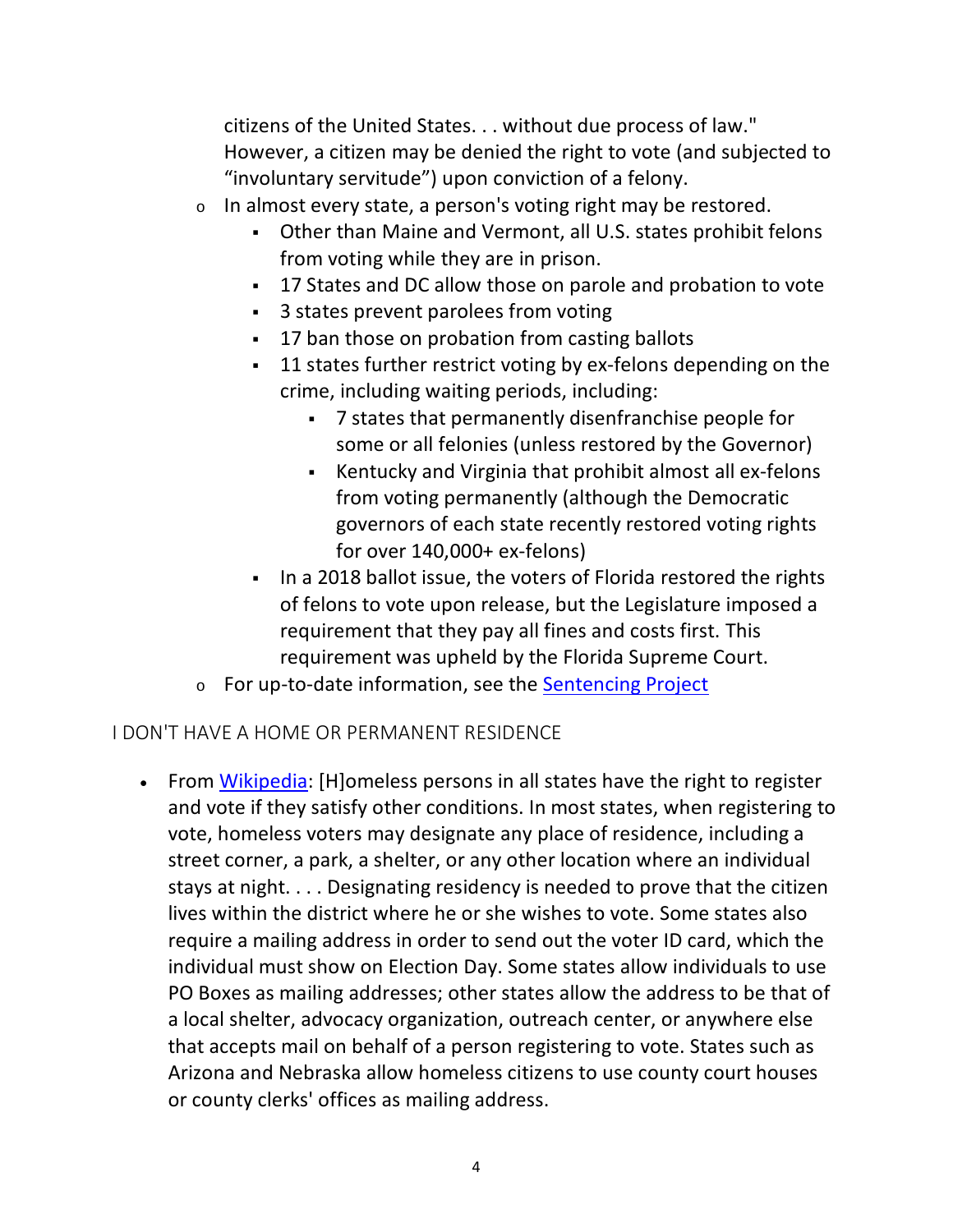• For state-specific information, see this [chart](https://www.nationalhomeless.org/projects/vote/Manual_2011.pdf) on page 41.

## <span id="page-4-0"></span>I DON'T BELONG TO A POLITICAL PARTY

- In states with closed primaries, only those registered as affiliated with a party are allowed to vote in the primary. Where the registration for one party is overwhelmingly larger that for a voter's party, he/she may feel disenfranchised. While this is not a voter disqualification for general elections, it is similar to the situation that voters of a minority party experience in a general election when all of the state's electoral college votes regularly go to the majority party presidential candidate. This causes many to believe that their vote does not count, especially since candidates for president rarely campaign in their state.
	- <sup>o</sup> Twenty states have fully or partially closed Democratic presidential primaries, meaning you must be registered as a Democrat to vote in the primary.
	- <sup>o</sup> Eleven states further have partially open primaries where unaffiliated voters, but not registered Republicans, can vote in the Democratic primary.
	- <sup>o</sup> Seventeen states have fully open primaries where any person, regardless of their party registration, can cast a ballot in the Democratic presidential primary. In most open primary states, however, voters are only allowed to participate in one party's primary.
	- $\circ$  To see which states have open or closed primaries, see this [map](https://i.insider.com/5e4580522dae5c44d469ff0a?width=800&format=jpeg&auto=webp)
		- Many states have different rules for federal and state-level primary elections, and the map only applies to Democratic presidential primaries.
	- $\circ$  Since every state has its own unique laws and stipulations regarding presidential primaries, double-check your own state's rules before deciding how to register.
	- $\circ$  Maryland: has a closed primary you can only vote to choose nominees for your party

## <span id="page-4-1"></span>I AM A COLLEGE STUDENT FROM OUT-OF-STATE

• A college student votes in the same manner as any other registered voter: you may vote in person on Election Day or, if eligible, by absentee.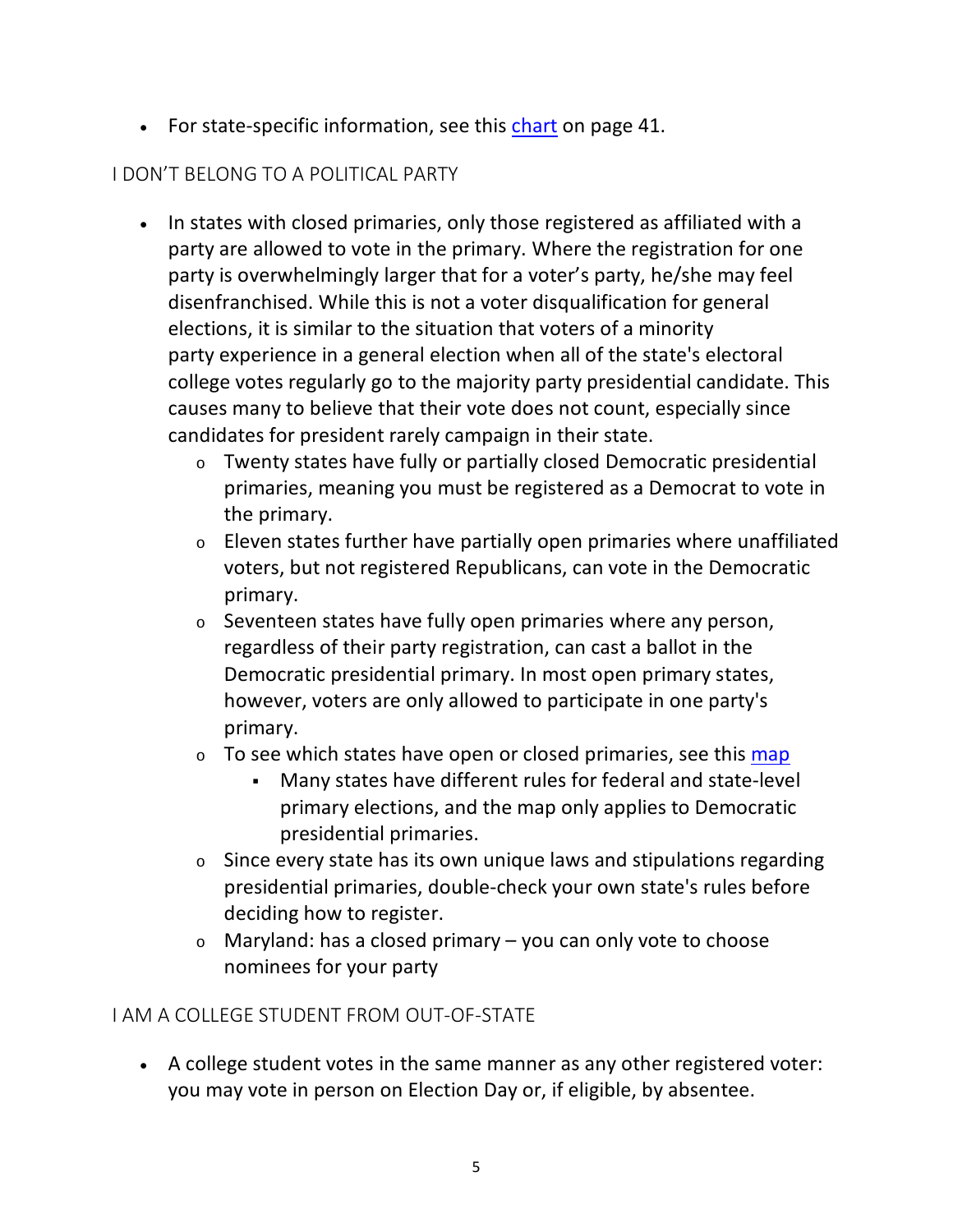- If voting in state where college is located, verify the residency requirement (may be up to 20 days ahead of election day).
- Students who will be absent from the locality where they are registered to vote because they attend school in another locality are eligible to vote absentee (verify requirements for absentee ballots since some require a reason).

## <span id="page-5-0"></span>I CAN'T SHOW THE IDENTIFICATION REQUIRED TO VOTE

- The type of identification needed to vote varies by state, and some have strict requirements that often make it harder for poor people to obtain the official ID:
	- o For information on Voter ID laws by state, see [Vote Riders](https://www.voteriders.org/get-voter-id/)
- Many consider this kind of requirement to be a deliberate means to suppress the vote, especially among certain groups. For information on voter suppression measures by state, see the article "Which US States Make it Hardest to Vote" in the [Guardian.](https://www.theguardian.com/us-news/ng-interactive/2019/nov/07/which-us-states-hardest-vote-supression-election)
- Specific States:
	- <sup>o</sup> MD: specific ID not required; can show alternatives and usually not asked at polls
	- <sup>o</sup> PA: Pennsylvania driver's license or state ID number, or the last four digits of your Social Security number.
	- <sup>o</sup> VA: A valid photo ID must be presented when voting in person in Virginia, including:
		- a valid student ID card with a photograph of the voter and issued by any public or private high school, college, or university in Virginia
		- Virginia driver's license, or ID card issued by the Virginia DMV, U.S. passport, or any other photo ID issued by Virginia, one of its political subdivisions, or the U.S., including the free photo ID issued by the Department of Elections
		- a valid employee ID card containing a photograph of the voter; or
		- a tribal ID issued by any of the 11 recognized tribes in Virginia.
	- <sup>o</sup> WV: West Virginia driver's license/ID number, or the last four digits of your Social Security number.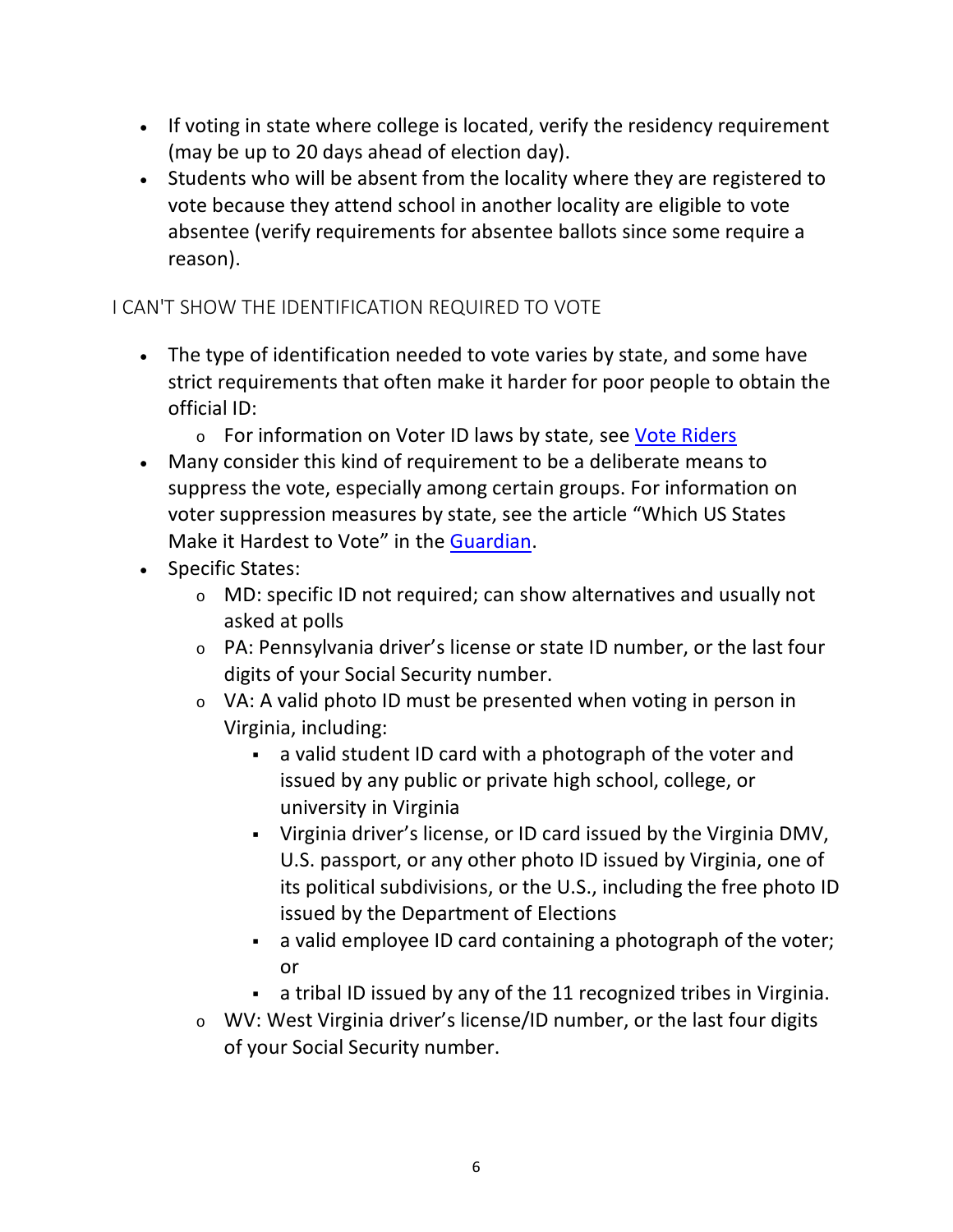# <span id="page-6-0"></span>**It's Too Hard**

The process of voting is often more complicated than it needs to be, and people often find it burdensome. However, there are ways to navigate a state's process that can make it relatively easy.

### <span id="page-6-1"></span>SEPARATE REGISTRATION AND VOTING

- Every state except Nebraska makes voting a two-step process, registering and voting. States require registration to create a list of who is allowed to vote on election day or by mail. The good news is that a person only needs to register once, as they will remain on the rolls unless removed upon death.
- The National Voter Registration Act of 1993 defines the process of removing a voter from the voter registration list. Under this law, the election board cannot remove a voter just because he or she doesn't vote.
- The election board can remove a voter at the voter's request or after notifying the voter if:
	- <sup>o</sup> The voter has been convicted of a felony and is in prison
	- $\circ$  The voter is under a mental disability and a court has specifically found that the voter can't communicate a desire to participate in the voting process
	- <sup>o</sup> The voter has been convicted of buying or selling votes
	- <sup>o</sup> A jury commission notifies us that a voter has moved, died, or is a non-citizen
	- <sup>o</sup> The Social Security Administration or state health agency reports that the voter has died.
- In addition, many states allow a person to register at the polls on election day, making it a one-event process.
	- <sup>o</sup> Maryland: allows same-day registration
	- <sup>o</sup> Pennsylvania, Virginia and West Virginia: do not allow same-day registration

### <span id="page-6-2"></span>REGISTRATION TAKES EFFORT

• These days, states have multiple ways to register, including by mail (using a required form), online, and often through various state agencies (especially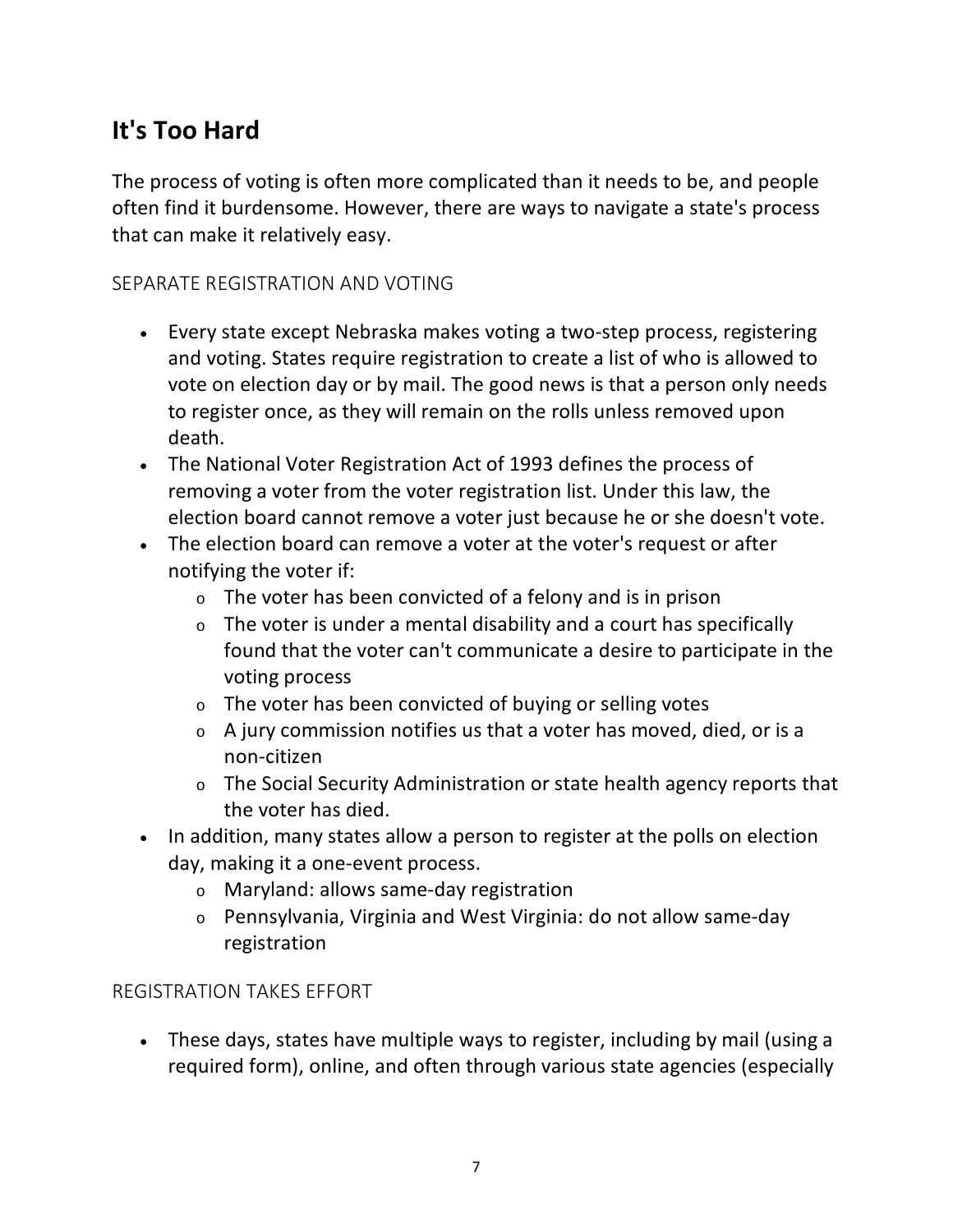motor vehicle licensing and registration sites). Some states allow same-day registration at the polls on election day

- The following websites can help people navigate the registration and voting process and prepare to vote:
	- <sup>o</sup> Vote.org: [Everything You Need to](https://www.vote.org/) Vote
	- <sup>o</sup> WikiHow: [Everything You Need to Know to Vote in 2020's U.S.](https://www.wikihow.com/Vote2020?link_id=9&can_id=5b66c1f53d18aab418a4296b58100172&source=email-voteready-day-2&email_referrer=email_874547&email_subject=voteready-day)  [Election](https://www.wikihow.com/Vote2020?link_id=9&can_id=5b66c1f53d18aab418a4296b58100172&source=email-voteready-day-2&email_referrer=email_874547&email_subject=voteready-day)
- Maryland allows same-day registration instructions:
	- $\circ$  For the 2020 Presidential Primary Election, go to a vote center (centro de votación) on election day in the county where you live.
	- <sup>o</sup> For the 2020 Presidential General Election only, go to an early voting center in the county where you live during early voting or to your assigned polling place on election day and bring a document that proves where you live.

## <span id="page-7-0"></span>I'M NOT SURE WHAT TO DO AFTER MOVING

- Since representation in the legislature is determined by geographic districts, a person's address is central to voting. Should a voter move, he/she will need to notify the election board of a change of address. In many states, changing one's address relating to their driver's license and/or motor vehicle registration will result in the election board being notified as well. However, it is always best to verify with the election board that the change has been made, and this can be done online.
- Most of time, the election board learns from other sources that a voter has moved. For example, the United States Postal Service returns a voter's sample ballot and provides the voter's new address. When we receive this information, we send a letter asking the voter to confirm where he or she lives. The letter is sent by forwardable mail and includes a return card for the voter to use to tell us his or her new address. This is the called "confirmation mail" process and is required by federal law.
	- $\circ$  If the voter returns the card and confirms that he or she has moved to another address in the state, the election board changes the voter's registration address.
	- $\circ$  If the voter returns the card and confirms that he or she has moved to another state, we cancel the voter's registration. If the voter doesn't respond to the mailing within 2 weeks, the voter becomes an "inactive voter." If the "inactive voter" doesn't vote or try to vote in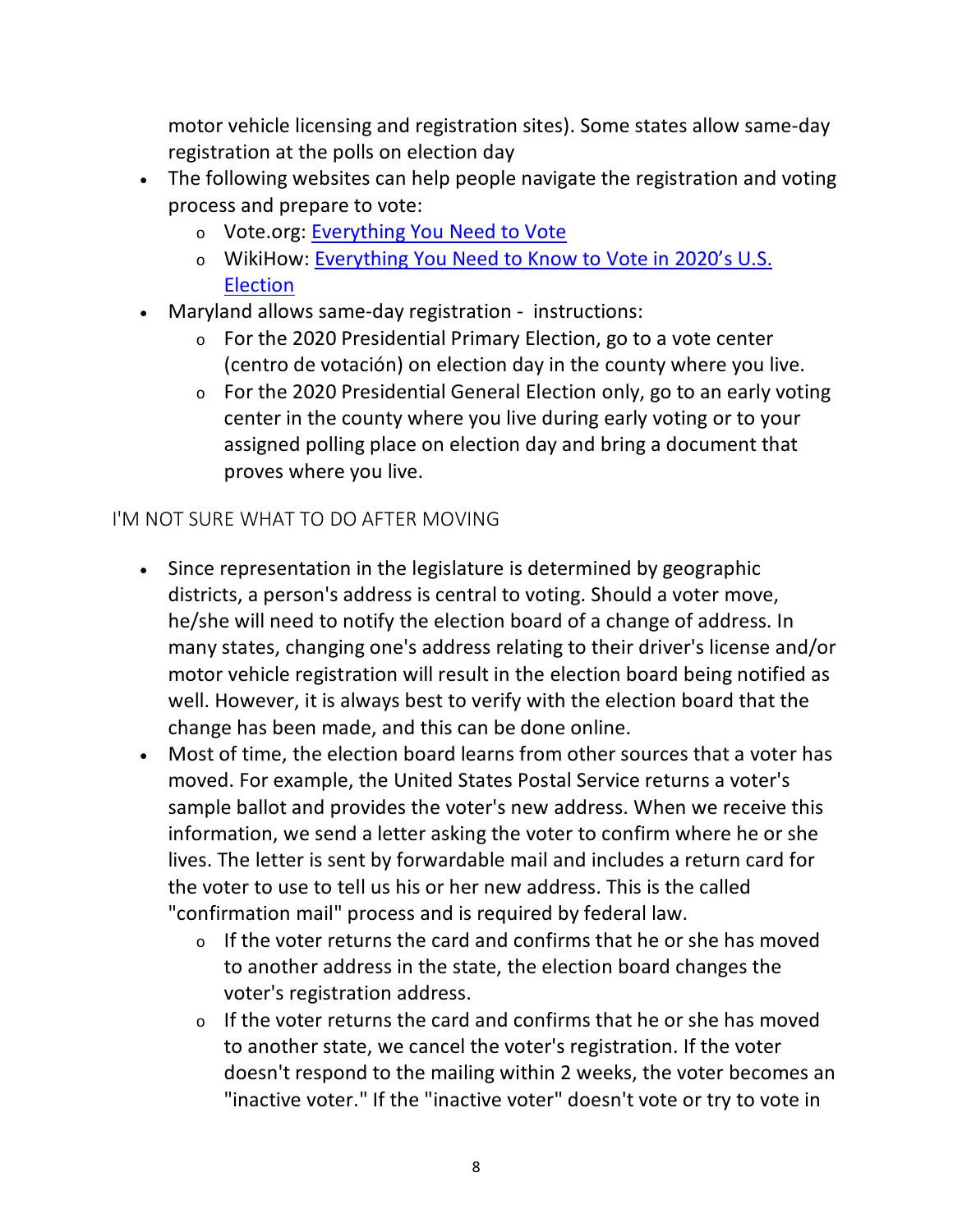the next two election cycles (four years), the voter's registration will be cancelled. [Again, this process is required by federal law for all states.]

## <span id="page-8-0"></span>FACTORS THAT MAY IMPEDE VOTING

While there are multiple factors that could make voting harder, most of them can be resolved by using certain features of a state's electoral system, specifically:

- Early voting establishing a number of days and locations where people can vote before the election day.
- Vote by Mail or absentee voting usually requires the voter to apply for a mail-in ballot, and may require an excuse.

In addition, many organizations offer support services to help voters with childcare or rides to the polls

- If you or your organization can provide transportation or childcare, provide a number
- Create your own list of organizations offering rides or childcare

Specific factors:

- Tuesday elections fall on a workday Elections in the US have traditionally been held on Tuesdays. Since this is a workday for most people, this can be an inconvenience, even though employers are supposed to allow workers time off to vote. Voting by mail or early voting on non-workdays are options.
- Working and living in different cities For people who travel long distances to work, finding time to vote is often an issue. Voting by mail or early voting on non-workdays are options.
- College students away from home For many college students, traveling home to vote is difficult. If the home state has early voting, it may still be possible to travel during this period. Another option is to vote by mail. A third option is to register and vote in the jurisdiction where the college is located.
- Multiple jobs People who work multiple jobs often have difficulty finding the time to vote. In such cases, voting by mail or early voting on nonworkdays are options.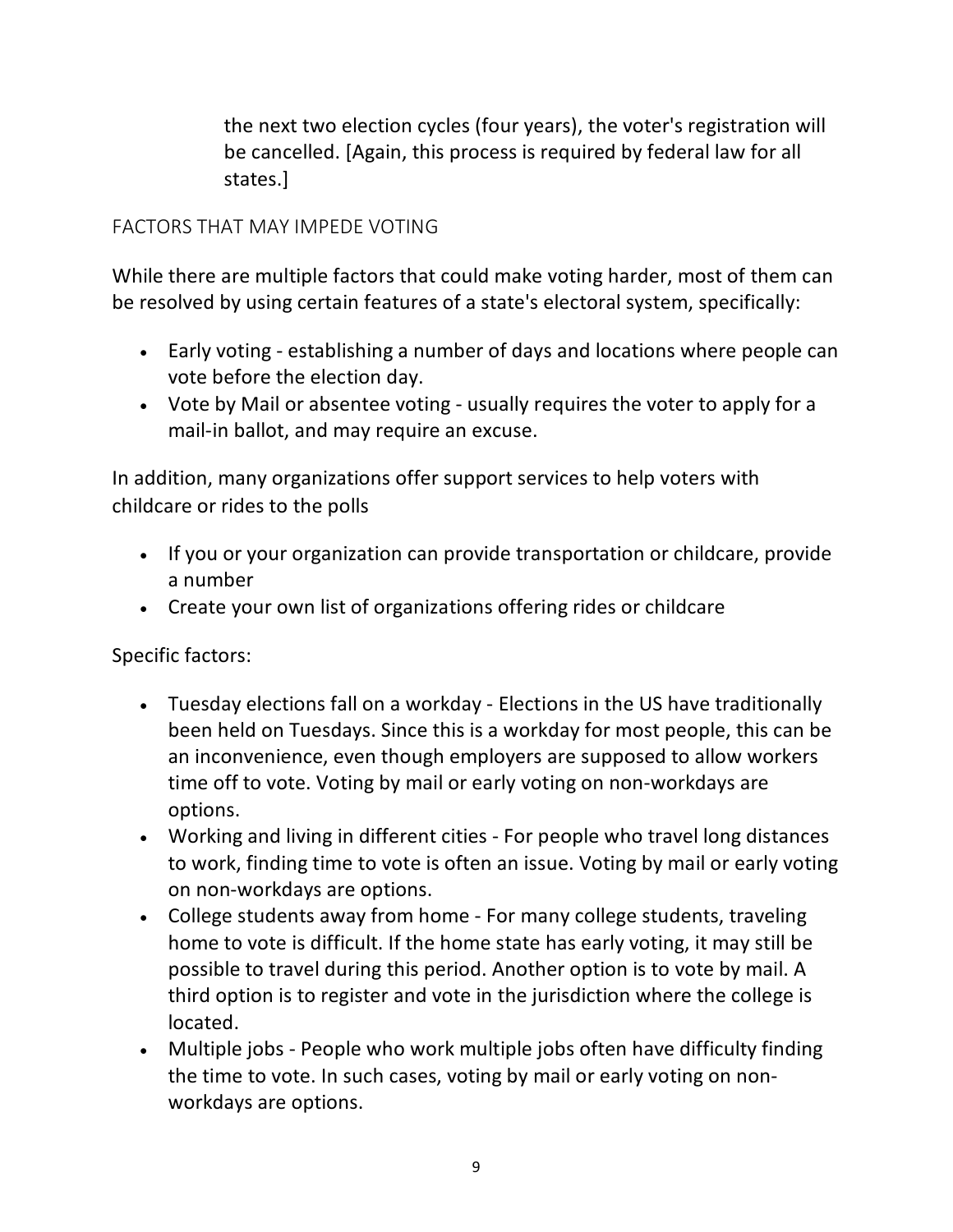- Transportation/Lack of polling places near voters (election day and/or early voting) - In some states, early voting has a limited number of voting sites, often not served by public transportation, making it harder for people to vote. Offering transportation can help.
- Homeless People without a fixed residence (although allowed to register and vote) often have trouble getting to the polls. Offers of transportation may help.
- Disabled Some disabled people are unable to vote by mail, so a trip to the polls (either election day or early voting) is needed. While most government provide special transportation services for disabled people, offers of transportation may help.
- Lack of Childcare While many parents take their children with them to vote, this is not always a viable alternative, so offers of childcare can be helpful.

## *State-specific options*:

- Maryland: early voting is available on multiple other days at multiple sites in each county; mail-in voting allowed without giving reason for absence from polls
- Pennsylvania: no early voting; mail-in voting allowed without giving reason for absence from polls
- Virginia: early voting a local registrar's office beginning 45 days before Election Day and ending the Saturday before Election Day; mail-in voting allowed without giving reason for absence from polls
- West Virginia: no early voting; absentee ballot by mail only allowed for:
	- <sup>o</sup> Illness, injury or other medical reason (due to concerns of COVID-19, all voters may apply to vote absentee in the 2020 Primary Election because of "medical reason")
	- <sup>o</sup> Disability or advanced age
	- <sup>o</sup> Incarceration or home detention (does not include individuals convicted of any felony, treason, or election bribery)
	- <sup>o</sup> Work hours and distance from county seat
	- <sup>o</sup> Inaccessible early voting site and polling place
	- <sup>o</sup> Personal or business travel
	- <sup>o</sup> Attendance at college or other place of education or training
	- <sup>o</sup> Temporary residence outside of the county
	- <sup>o</sup> Service as an elected or appointed state or federal official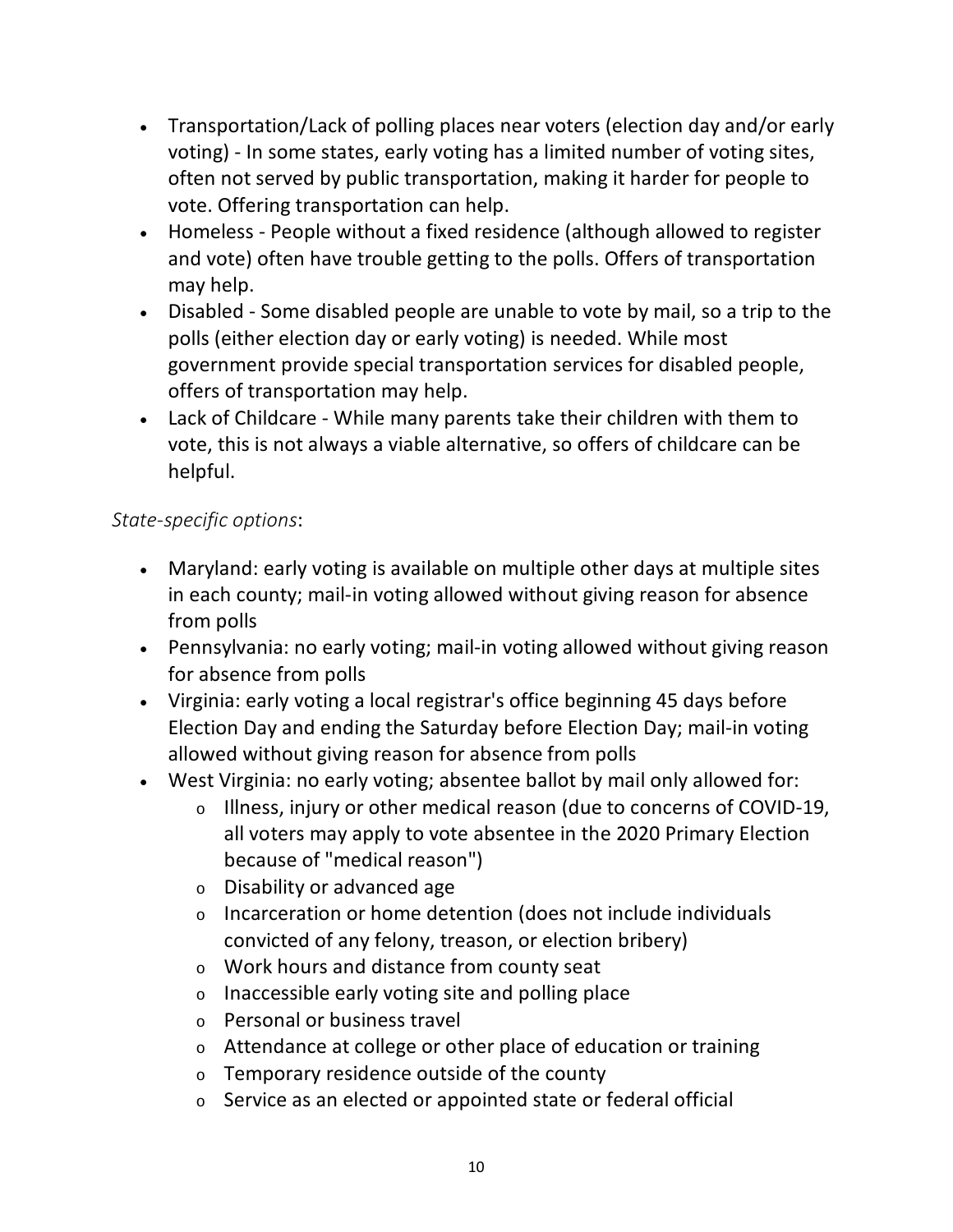• Delaware: no early voting; mail-in voting allowed without giving reason for absence from polls

#### <span id="page-10-0"></span>INTIMIDATION

- Intimidation by friends or family
	- <sup>o</sup> Some report that they feel intimidated by people they know, either to vote a certain way or not to vote at all. Sometimes this is not overt, but they may belong to a social group where voting is disparaged or not encouraged, and peer pressure alone can prevent some people from voting.
	- <sup>o</sup> While we cannot recommend that a person leave a non-voting social group, we can help them develop the confidence to overcome social pressure. Emphasis on the importance of voting and the urgency of the current state of the nation are often helpful in motivating these people to vote.
- Intimidation by people at polls
	- $\circ$  Attempting to pressure or intimidate people at the polls is a crime and should be reported to election judges and/or police
		- Federal: "Whoever intimidates, threatens, coerces, or attempts to intimidate, threaten, or coerce, any other person for the purpose of interfering with the right of such other person to vote or to vote as he may choose, or of causing such other person to vote for, or not to vote for, any candidate for the office of President, Vice President, Presidential elector, Member of the Senate, Member of the House of Representatives, Delegate from the District of Columbia, or Resident Commissioner, at any election held solely or in part for the purpose of electing such candidate, shall be fined under this title or imprisoned not more than one year, or both." US Code 18 U.S.C. § 594.
		- Maryland: "A person may not knowingly: (a) . . . influence or attempt to influence a voter's voting decision through the use of force, threat, menace, intimidation, bribery, reward, or offer of reward; . . . influence or attempt to influence a voter's decision whether to go to the polls to cast a vote through the use of force, fraud, threat, menace, intimidation, bribery, reward, or offer of reward; or . . . engage in conduct that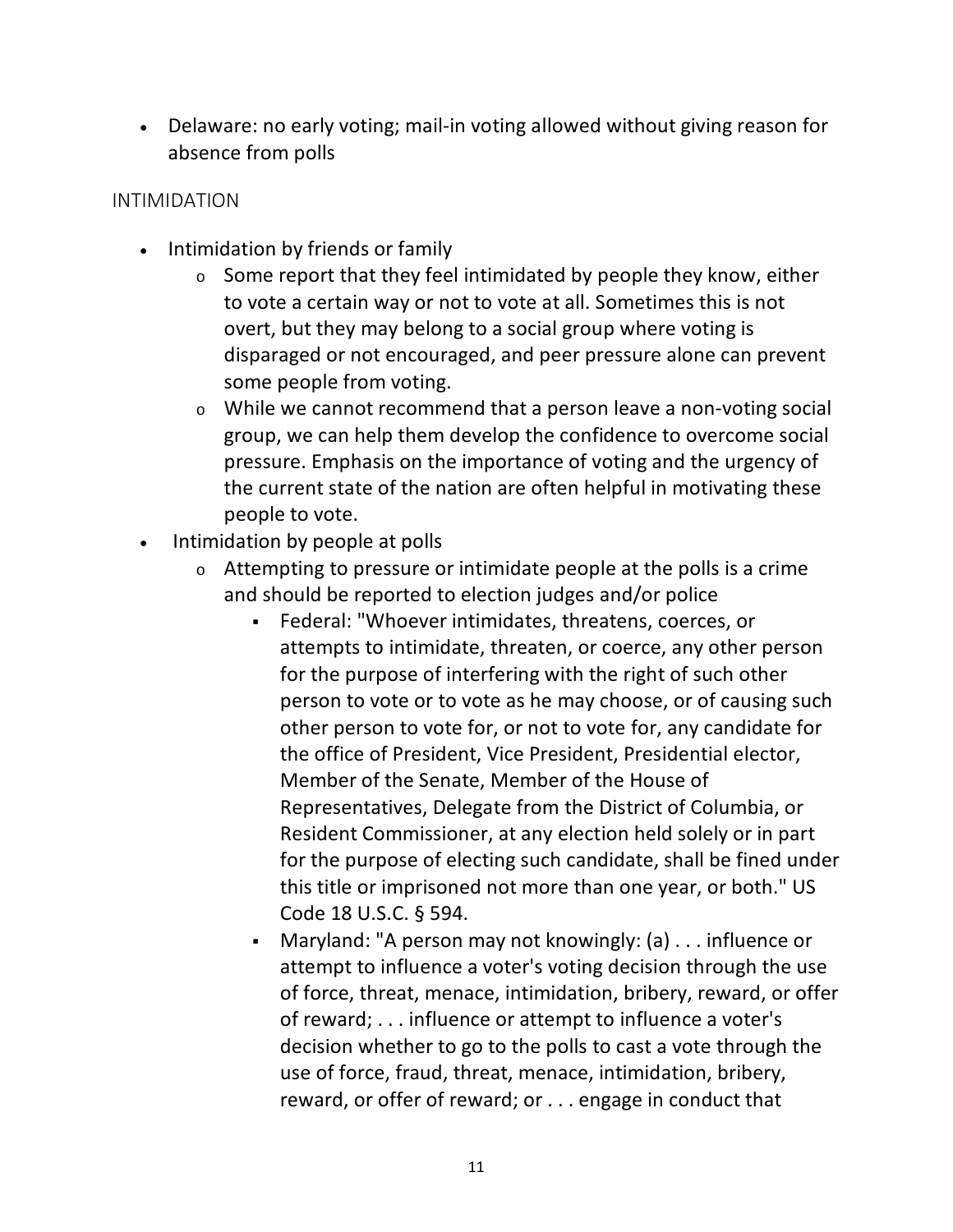results or has the intent to result in the denial or abridgement of the right of any citizen of the United States to vote on account of race, color, or disability. (b) . . . a person who violates this section is guilty of a misdemeanor and on conviction is subject to a fine of not more than \$2,500 or imprisonment for not more than 5 years or both." Annotated Code of Maryland, Election Law Article, § 16-201.

- Pennsylvania: "If any person . . . shall use or practice any intimidation, threats, force or violence with design to influence unduly or overawe any elector, or to prevent him from voting or restrain his freedom of choice. . . , he shall be guilty of a felony of the third degree, and, upon conviction thereof, shall be sentenced to pay a fine not exceeding fifteen thousand (\$15,000) dollars, or to undergo an imprisonment of not more than seven (7) years, or both, in the discretion of the court." Pennsylvania Election Code, Article XVIII, Section 1828.
- Virginia: "It shall be unlawful for any person to hinder, intimidate, or interfere with any qualified voter so as to prevent the voter from casting a secret ballot. The officers of election may order a person violating this subsection to cease such action. If such person does not promptly desist, the officers of election, or a majority of them, may order the arrest of such person by any person authorized by law to make arrests, and, by their warrant, may commit him to the county or city jail, as the case may be, for a period not exceeding twenty-four hours. Any person violating this subsection shall be guilty of a Class 1 misdemeanor." Virginia Code § 24.2-607
- West Virginia: None
- Delaware: "Every person who . . . shall by force, threat, menace or intimidation, prevent or hinder, or attempt to prevent or hinder, any person qualified for registration from being registered or any person qualified to vote from voting according to said person's choice at any such general, special or municipal election, shall be deemed guilty of a misdemeanor, and shall be fined not less than one hundred dollars nor more than five thousand dollars, or shall be imprisoned for a term not less than one month nor more than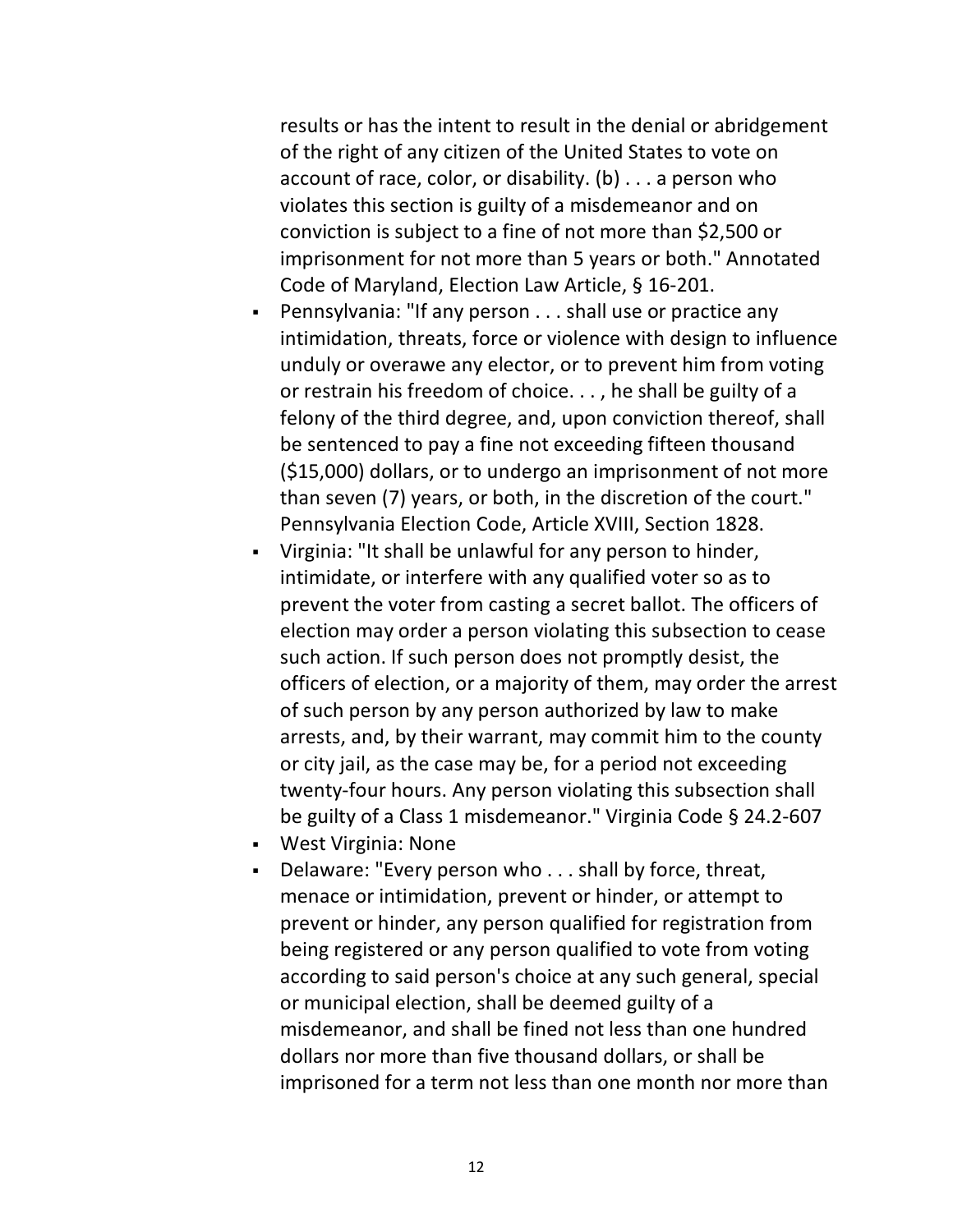three years, or shall suffer both fine and imprisonment within said limits, at the discretion of the court; and shall further for a term of ten years next following said person's sentence, be incapable of voting at any such general, special, municipal or primary election or convention or meeting." Delaware Code, Article V, Section 7.

### <span id="page-12-0"></span>BURNOUT: TOO MANY ELECTIONS

- One of the features of American democracy is the frequency of elections
- While we cannot reduce the number of elections, we can help voters to understand the importance of voting. Emphasis on the urgency of the current state of the nation is often helpful in motivating these people to vote.

## <span id="page-12-1"></span>**I Don't Know Enough**

Many people who do not vote cite lack of information as a reason. For some, this is related to a general lack of awareness of the elections, the candidates or the issues, it may also involve difficulty finding understandable, trustworthy information. Given the potential number of offices and candidates for those offices as well as ballot issues, many people become overwhelmed with the complexities of voting, and many feel that they don't know enough to make informed decisions. People also worry about feeling personally responsible if they vote for a candidate or position and the results are not what they envisioned.

Common complaints include:

- I don't have time for learning and deciding
- Lack of info to make informed decisions
- There are too many candidates/items on ballot
- I don't know the candidates
- I don't know the issues
- Sources of info are too biased

## <span id="page-12-2"></span>EDUCATION IS NOT A BARRIER

• Data show that the single biggest predictor of whether someone will vote is whether they hold a college degree. College graduates usually make more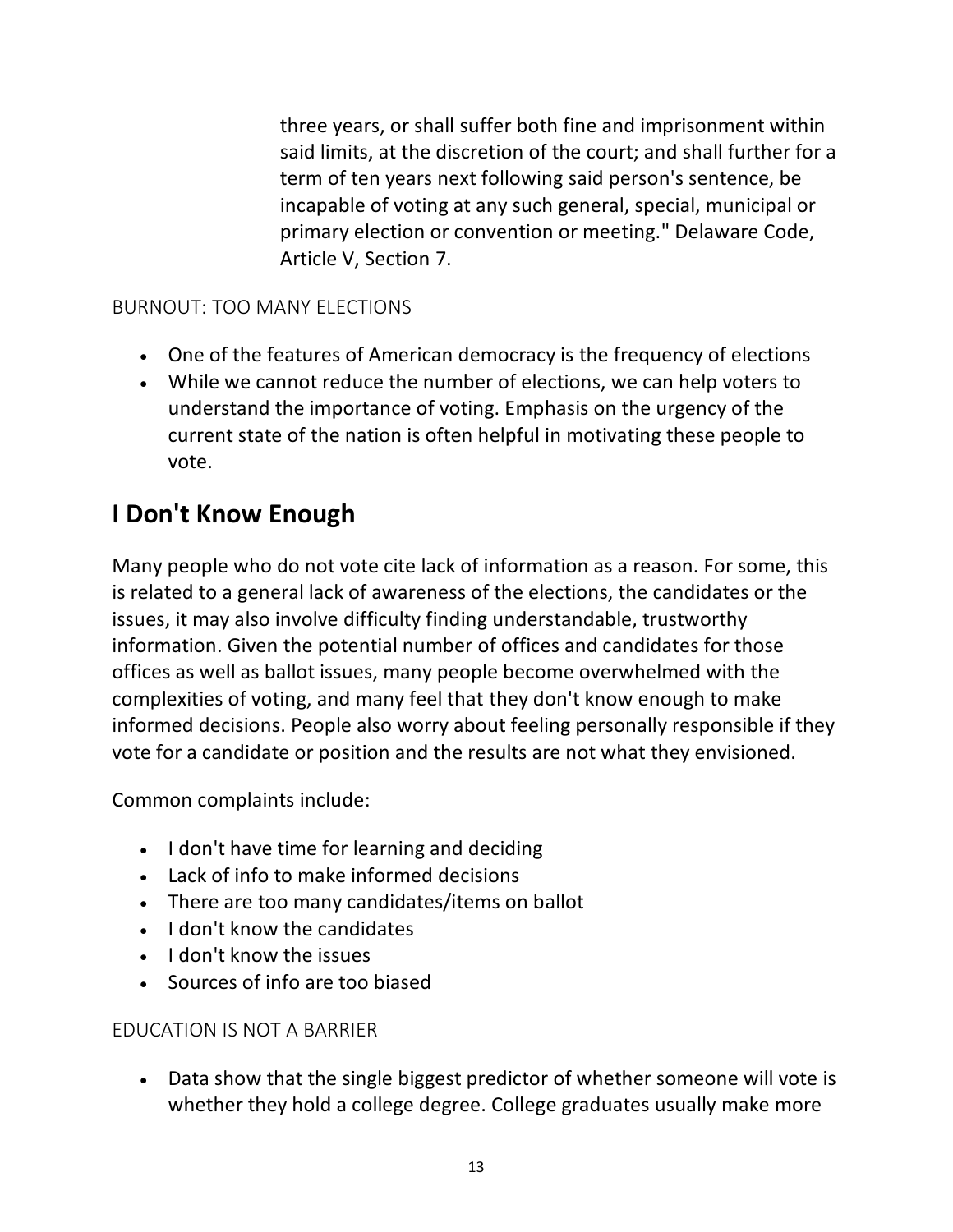money, are more likely to look for information about politics, and are more likely to have friends who vote.

• However, like parenting, there is no educational requirement for voting, and it isn't hard to find enough information to make good decisions.

### <span id="page-13-0"></span>HOW TO KNOW ENOUGH

- The best and most unbiased source of information on who is on the ballot (based on your address) is the League of Women Voters: [LWV Vote411](https://www.vote411.org/ballot) which includes a voter guide for each state.
	- $\circ$  In some cases, you can also link to your state LWV:
		- See [Maryland](https://www.lwvmd.org/)
		- **See [Pennsylvania](https://www.palwv.org/?_ga=2.99219672.737984064.1594913747-1554286742.1594913747)**
	- <sup>o</sup> Other Good Sources
		- Official Government website: [usa.gov](https://www.usa.gov/voter-research) "Decide Who to Vote For"
		- **-** [Ballotpedia](https://ballotpedia.org/Main_Page)
		- A good article "Voting Guide 2020: Issues That Matter to Seniors" can be found [here](https://retireguide.com/guides/seniors-voting-guide-2020/)

## <span id="page-13-1"></span>**I Don't Have a Reason to Vote**

Most of what we hear from nonvoters are aspects of the political system that limit the ability of the people to feel that their opinions are represented and make a difference in the direction of the country, state or local community. Many of these concerns are legitimate and point to real defects in our democracy that cannot be addressed overnight. We need to acknowledge the systemic issues and some of the proposed remedies, but concentrate on the need for people to be engaged now in selecting leaders that could implement real solutions.

## <span id="page-13-2"></span>A SINGLE VOTE DOESN'T MATTER

- There are many examples of close elections where a handful or even one vote would have made a difference in the outcome, including:
	- <sup>o</sup> One study reported that between 1898 and 1992, "one of every 100,000 votes cast in U.S. elections, and one of every 15,000 votes cast in state elections, 'mattered' in the sense that they were cast for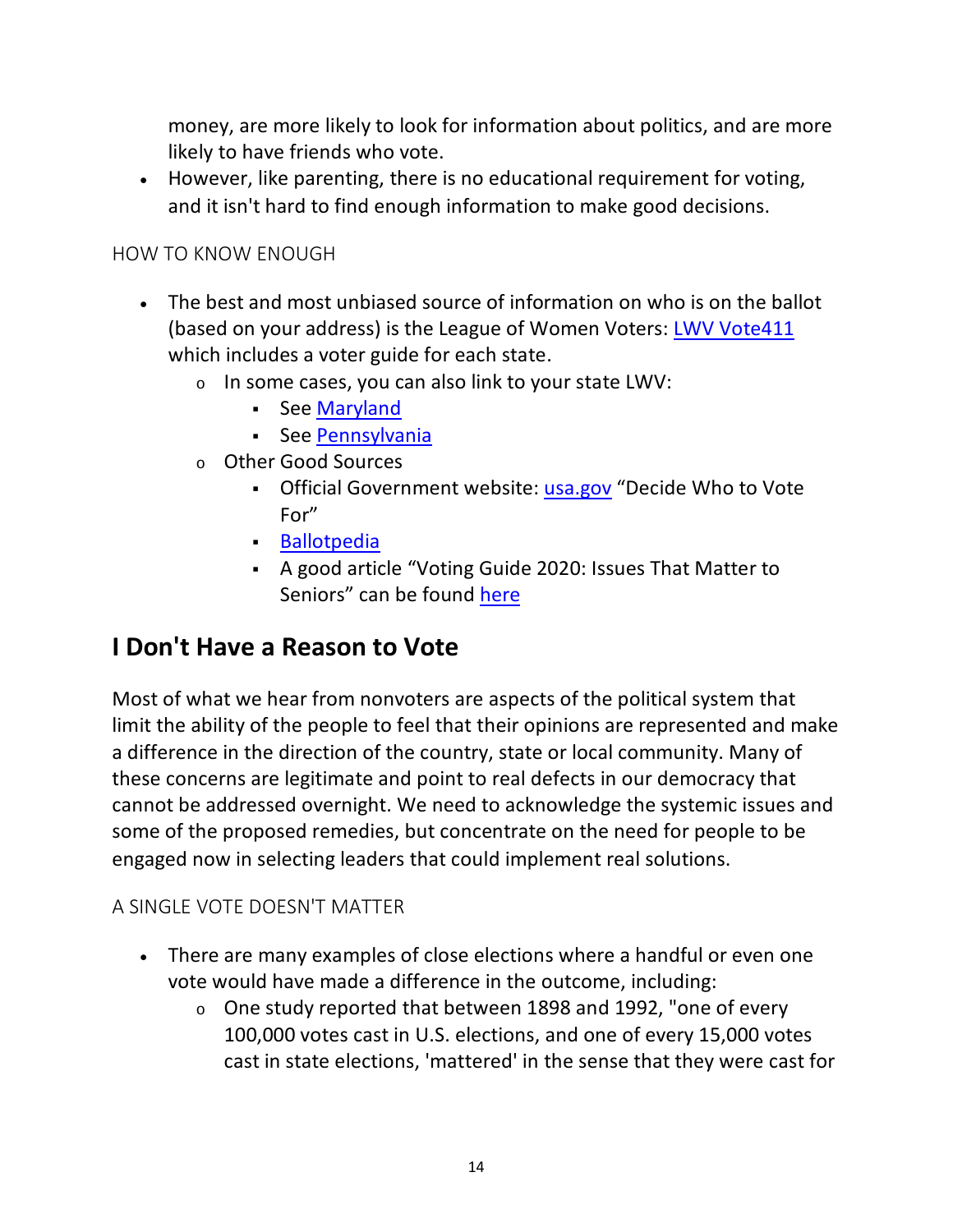a candidate that officially tied or won by one vote." For a list of close election results at national and state level see [Wikipedia.](https://en.wikipedia.org/wiki/List_of_close_election_results)

<sup>o</sup> Most recently, in the 2017 Virginia elections, both candidates for State Delegate received exactly the same number of votes in the 94th District. The race was determined by blindly drawing the winner's name from a bowl, and that one seat determined which party controlled the chamber.

### <span id="page-14-0"></span>SOME VOTES COUNT MORE THAN OTHERS

- Although the US Supreme Court established the principle of "one person, one vote" in electing representatives to make the laws, there are deviations from this rule.
	- <sup>o</sup> Each state elects two US Senators, so states with few people have as many as very populous ones.
		- To see the relative influence of voters in states click [here](https://archive.nytimes.com/screenshots/www.nytimes.com/interactive/2013/03/11/us/politics/small-state-advantage.jpg)
	- <sup>o</sup> Changing the representation in the US Senate would require a constitutional amendment and is not feasible at this time, especially since two-thirds of the Senate and three-fourths of all states would need to approve it.
	- $\circ$  The distortion in equal representation in the Senate carries over into the election of the President, since each state is allocated one vote for every Senator and one for each Representative in the Electoral College.
		- To see the relative influence of voters in states see the chart "Electoral College Votes Per Voter" found [here.](https://www.sandersinstitute.com/blog/why-dont-Americans-vote)
	- <sup>o</sup> Changes to the Electoral College would require a constitutional amendment, which is not feasible, but fifteen states (representing 189 electoral college votes) have passed the National Popular Vote Compact (NPV) to direct their Electors to vote for whichever candidate wins the national popular vote. Should enough states adopt this law, it would assure that the winner of the popular vote nationally got enough Electoral College votes to be elected President.
	- <sup>o</sup> While we should acknowledge that people in some states have more representation in government, we can argue that it shouldn't deter people from voting, since failure to vote amounts to the person's complete refusal to exercise any power to impact government policy.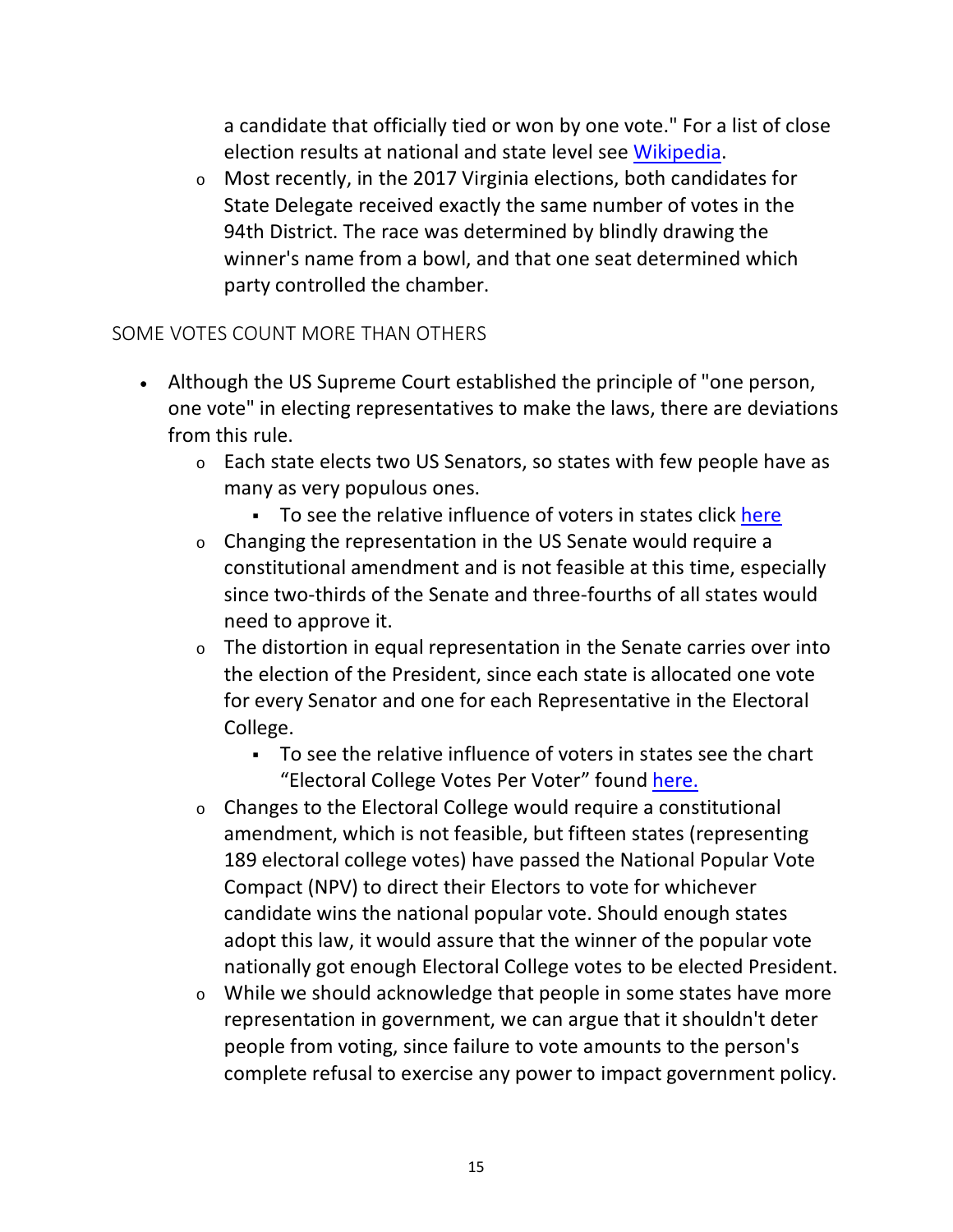<span id="page-15-0"></span>GERRYMANDERING RESULTS IN SAFE SEATS FOR THOSE IN OFFICE, SO WHAT'S THE POINT?

- In the US House of Representatives as well as state legislatures, representation is determined by creating districts that each have the same number of people. After the national census every ten years, each state is required to revise these districts to adjust for changes in population. How this is done varies from state to state, with four using nonpartisan commissions and seven using commissions composed of political appointees, while the majority (35 states) place this power in the hands of elected officials who have a personal or partisan interest in how the lines are drawn.
	- $\circ$  For a map of which method is used in each state, see [Ballotopedia](https://ballotpedia.org/Redistricting)
	- <sup>o</sup> In many states, redistricting has been used to give one party over another for the next ten years, often using methods that are controversial. This leads to valid complaints that lawmakers are choosing their voters instead of voters choosing them. The practice of using unfair political power to manipulate district boundaries earned the name "gerrymandering" in 1812 when the Governor of Massachusetts, Elbridge Gerry, signed a bill creating a particularly partisan district that was compared to the shape of a mythological salamander. If districts are drawn fairly, then the people elects representatives who reflect the views of the population as a whole. But if the district lines are manipulated through partisan gerrymandering, then the legislature becomes untethered from the popular will.
	- <sup>o</sup> However, courts have invalidated district maps that violate certain principles.
		- In 1995, the Supreme Court held that racial gerrymandering is a violation of constitutional rights and upheld decisions against redistricting purposely devised based on race.
		- However, with respect to partisan gerrymandering, the court ultimately decided that this is a nonjusticiable political question for federal courts, leaving it to states and Congress to develop remedies.
	- $\circ$  This makes it critical for voters to elect candidates in every state who support independent, nonpartisan commissions to conduct redistricting based on objective criteria.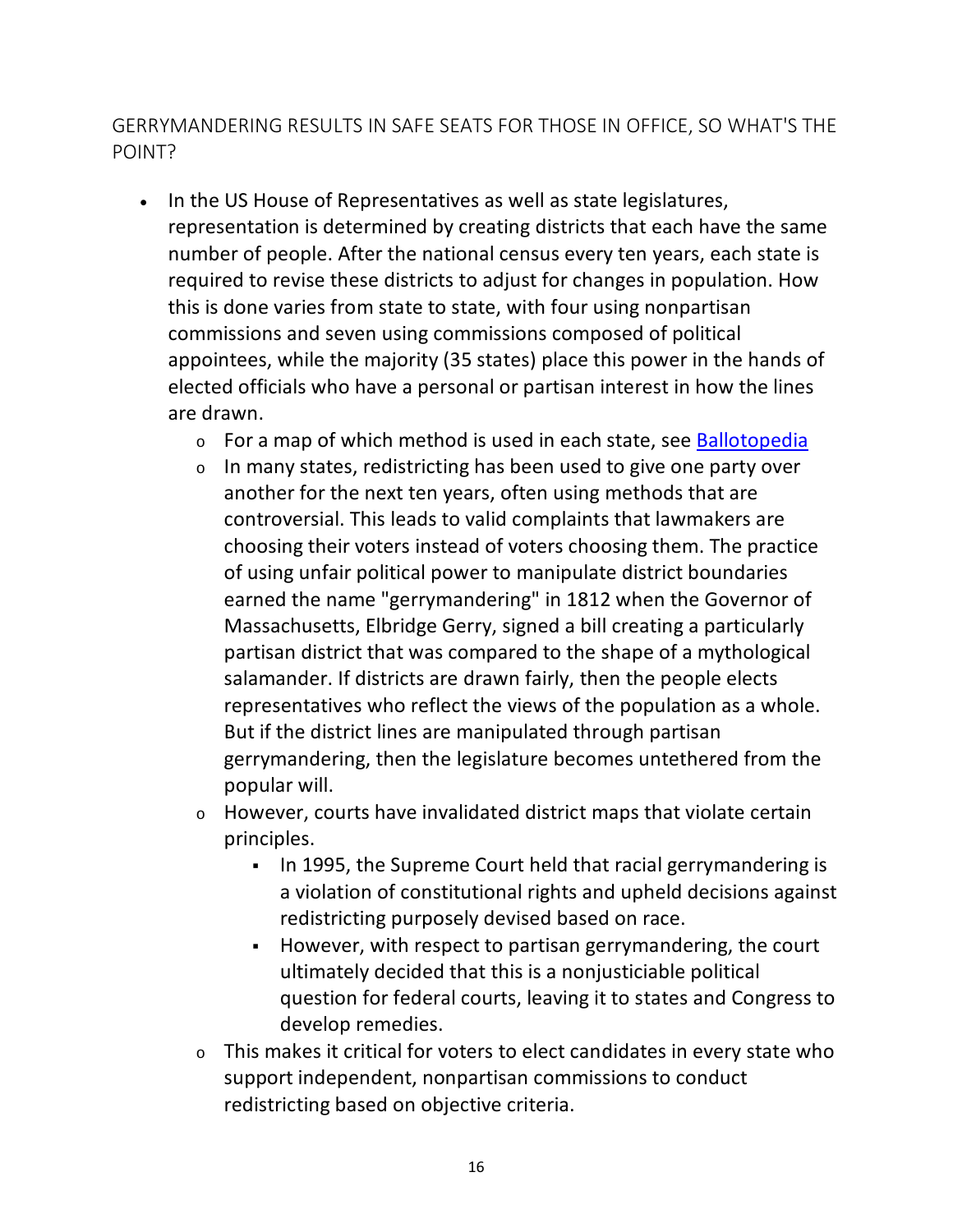## <span id="page-16-0"></span>I DON'T TRUST THE COUNT TO BE RIGHT

- Some people doubt the accuracy of the vote counting, despite the extremely low incidence of error. In these cases, it is important to point out:
	- <sup>o</sup> The running of elections and all vote counting is done at the local level by nonpartisan staff and overseen by all parties. Allegations of fraud, therefore, are attacks on the integrity of elections managed by local officials of both parties.
	- $\circ$  Canvassing (the actual vote counting process) is made open to public view and is monitored by representatives of the parties.
	- <sup>o</sup> Where electronic machines are used:
		- Certified voting systems are never connected to the Internet, thereby avoiding the risk of hacking (thumb drives are used to transfer data)
		- Cybersecurity services offered by the Department of Homeland Security conduct regular scans of election agency websites looking for vulnerabilities, and perform risk and vulnerability assessments of the systems
		- Most systems have a paper trail to verify results by comparing paper ballots to the counts given by the scanning devices.
		- Election boards conduct comprehensive post-election audits to verify the integrity of the entire process

### <span id="page-16-1"></span>MY BELIEFS ARE NOT REPRESENTED BY THE PARTIES/CANDIDATES

- Unlike most countries governed by parliamentary systems, our government's structure has historically made elections a contest between the two major parties, Democratic and Republican. This limits the options for voters whose views vary significantly from either party.
- Voters who have trouble deciding between the candidates from the two major parties may choose not to vote rather than choose "the lesser of two evils" or claim that there are no differences between them.
	- <sup>o</sup> There are always issues on which the candidates representing the two parties do not agree, so it may be helpful to challenge the voter's claim and give examples where the parties and/or candidates differ.
	- $\circ$  It may be helpful to ask these voters if they can name anyone who agrees with them completely on every issue. Since they likely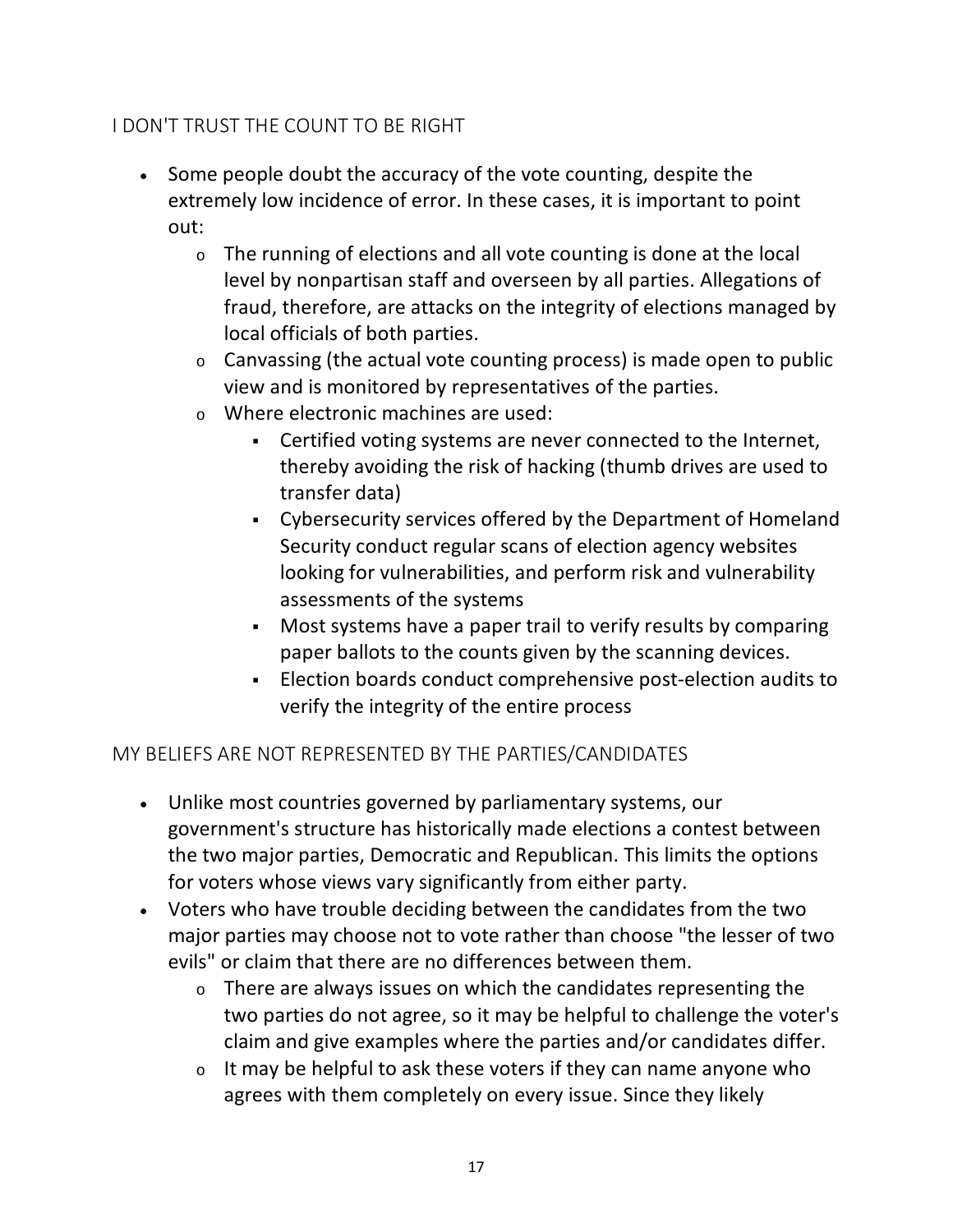disagree with everyone on something, they should try to focus on the issues on which they agree with the candidates and make a choice on that basis.

- While chances for third-party candidates winning election to major national office are remote, it is possible for groups within the larger parties, or in opposition to one or both of them, to exert influence on the two major parties.
	- $\circ$  Supporting a group outside the parties can also sway public opinion and often cause one of the parties to adopt policies the voter supports, giving them a reason to vote.
	- <sup>o</sup> Voters working within a party may have a chance to support one of these factions during the party primary, but they must accept their party's nominee or risk having the opposing party win the seat.
	- $\circ$  Supporting a faction within a party gives more voters a voice, and these factions often have success in shaping the party's policies.
- In some elections, voters are given the chance to select "none of above" instead of a candidate, giving them the option to make a protest vote indicating that they do not want either candiddate.

## <span id="page-17-0"></span>I DON'T LIKE THE CANDIDATES

- This may be a reflection of the objection above about choice of party, or it may simply be a personal dislike. Studies have shown that having a candidate that a voter believes in can be a top motivator for the person to vote.
- If the statement is based on personal dislike, it is helpful to refocus on the issues as the way for a voter to decide who to support.

## <span id="page-17-1"></span>THERE'S TOO MUCH INFLUENCE FROM BIG MONEY AND SPECIAL INTERESTS

- Since elections began, campaign contributions have been a significant factor in deciding the winners. Large donations in particular can distort elections and override the will of the people since money can give a candidate considerable advantage in communicating his/her name and positions to the voters.
- The Supreme Court opened the doors to almost unlimited amounts of money flowing to campaigns when it overturned limits that Congress had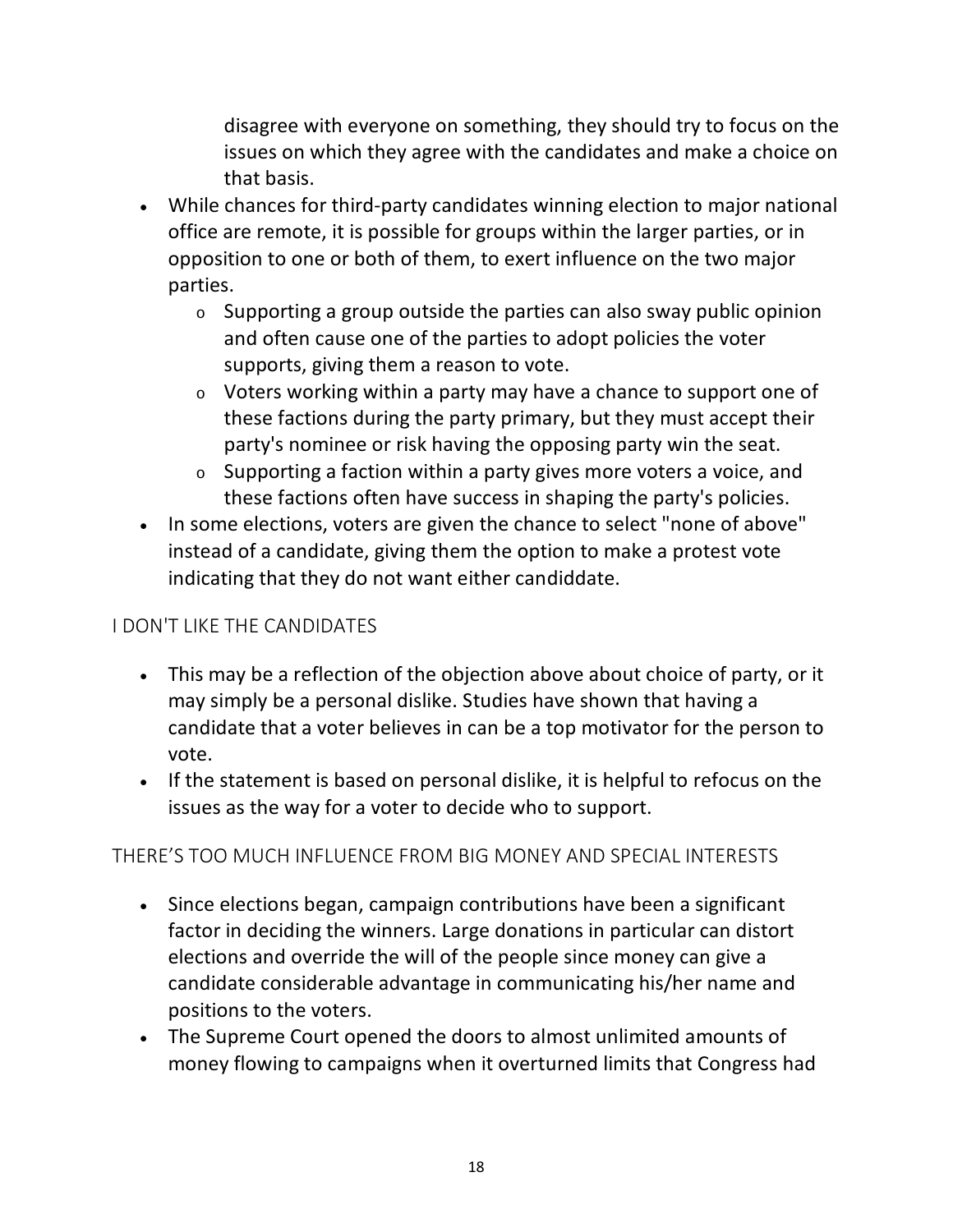imposed on donations over the last 100 years. This could be overturned only by:

- <sup>o</sup> A constitutional amendment (requiring supermajorities in Congress and ¾ of the states to vote in favor), or
- <sup>o</sup> Appointment of Supreme Court justices willing to overturn these recent decisions. (This makes elections for President and for US Senators even more important)
- However, in recent years, online donations have increased the ability of candidates to accumulate small donations from many more people, giving candidates with broad support a better chance to overcome the impact of wealthy donors.

## <span id="page-18-0"></span>LACK OF TRUST: SYSTEMIC ABUSE OF GROUPS

- For many people in the Unites States, the benefits of our nation have not been fully available, and extensive systems continue to disadvantage them. For this reason, many people of color (African Americans, Latinx, Native Americans, etc.) do not trust politicians who promise to change these systems. Many would say that they have placed their trust in officials or candidates only to have their hopes dashed time and again. They are justifiably cynical about politicians.
- The best way to approach this issue is to acknowledge it, validate the voter's experience, and listen to their views about issues. It is important that they experience being heard by you and shown that you understand and acknowledge their point of view.
- Where possible, indicate that you will work to dismantle oppressive systems and give personal examples of work you have done to do so. While this may not result in them voting this time, they will at least know that they have allies, and that they are not alone in seeking change.

## <span id="page-18-1"></span>DISILLUSIONMENT: THE CANDIDATES WON'T ACTUALLY CHANGE ANYTHING

- Regardless of what some candidates may say, there are certain things that will not change, regardless of who is elected to office, including:
	- $\circ$  The basic structure of our government as a representative democracy, even if we tweak its design by enacting constitutional amendments,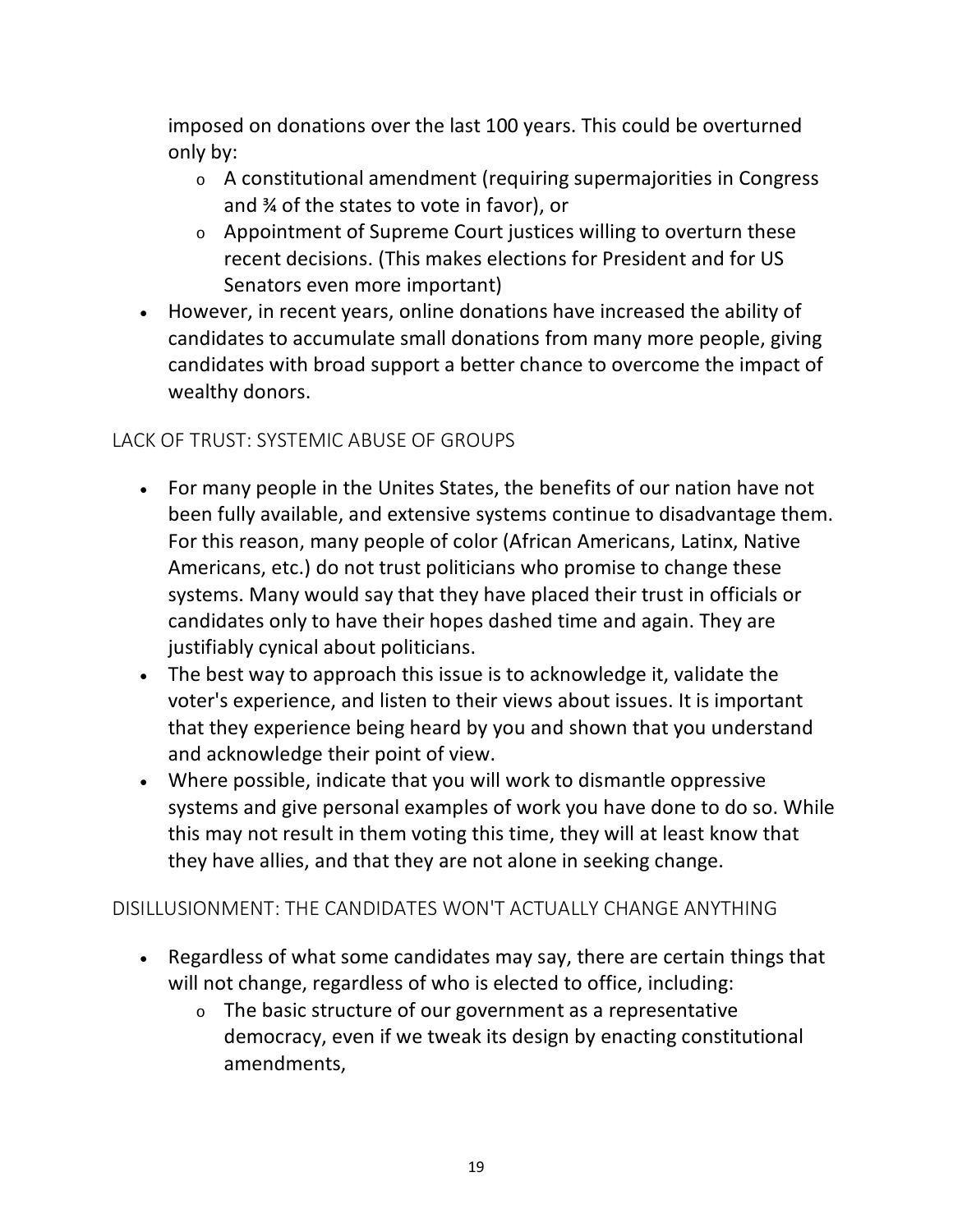- <sup>o</sup> That no single official, even a President, can change everything alone, without the cooperation of other parts of government,
- $\circ$  The fact that the world and its issues are complicated, and simple solutions are invariably ineffective, and
- <sup>o</sup> The fact that no one has a complete understanding of the issues and can solve all of the problems.
- However, even a casual review of history reveals positive changes that have been made over time.
	- $\circ$  The right to vote in America, which was originally limited to free, white men with wealth and/or property, has been extended to women, African-Americans, Native Americans, younger people, and those without economic means,
	- <sup>o</sup> The government has taken a larger role in supporting education for all children (state constitutions now guarantee public schools), basic necessities such as food (SNAP/Food Stamps), income (Unemployment Insurance, Workers Compensation, Social Security, Public Assistance), and healthcare (Medicare, Medicaid, Affordable Care Act), and
	- <sup>o</sup> The government now protects more groups of people from unfair discrimination, including actions based on religion, race, nationality, gender, age, and gender identity.
- While these changes have not solved all problems and are not perfect, the trend has been towards expansion of rights, needed services, and protections.

## <span id="page-19-0"></span>LYING BY CANDIDATES & OFFICIALS

- Many people believe that "all candidates lie" and can point to examples where this is the case. However, studies have shown that officials keep their promises to a remarkable degree.
	- $\circ$  "Generally, politicians do actually try to accomplish the things they say they'll do." See [Do Political Candidates Just Tell Us What We](https://www.rewire.org/political-candidates-campaign-promises/)  [Want to Hear?](https://www.rewire.org/political-candidates-campaign-promises/)
	- $\circ$  For up-to-date, nonpartisan, unbiased information on the statements of candidates and officials, see [PolitiFact.](https://www.politifact.com/) This source also provides comparisons of politicians that identify which ones tell the truth more often than others.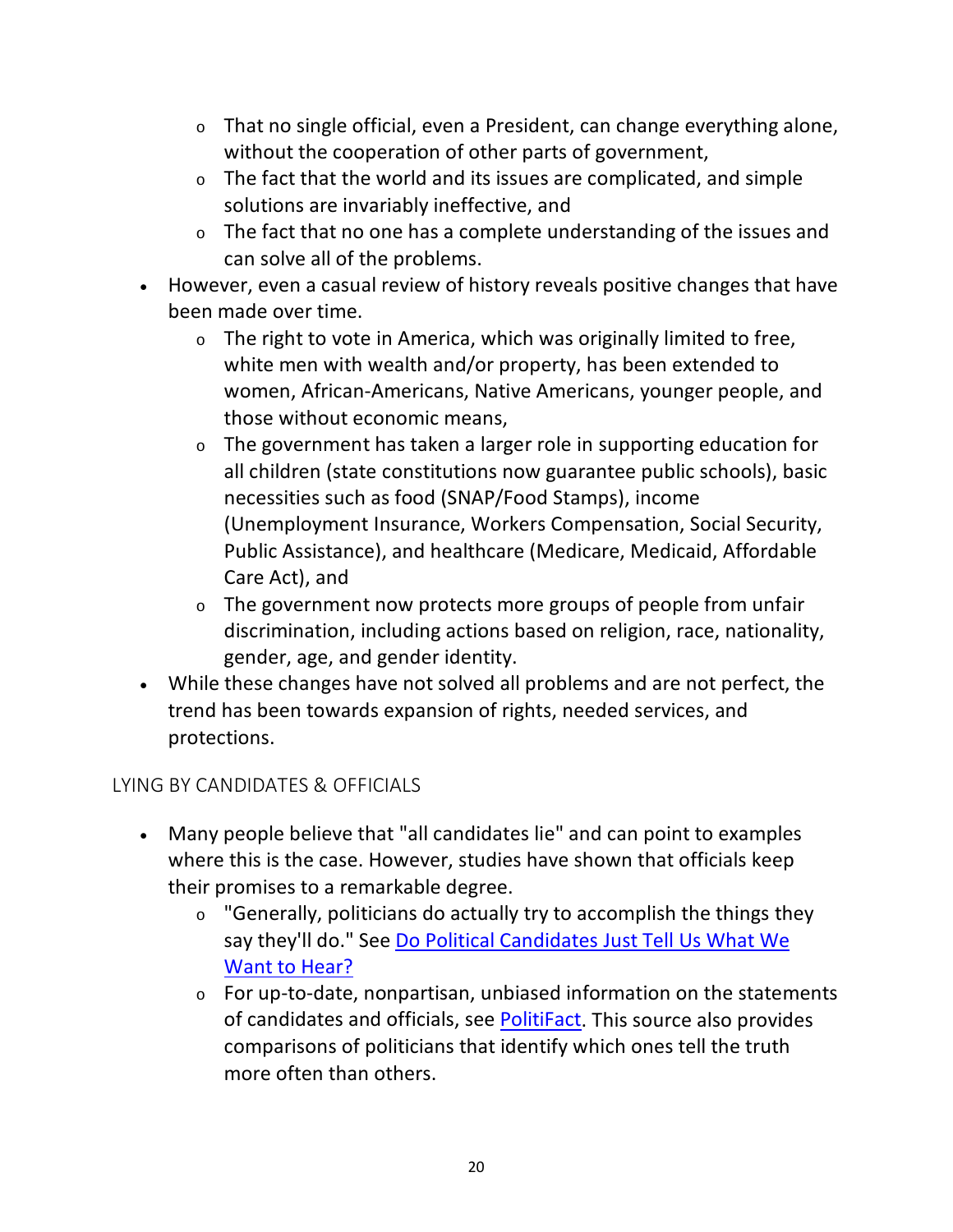## <span id="page-20-0"></span>MY SOCIAL GROUP MEMBERS DON'T VOTE

• A person's friends and associates, co-workers, or fellow students often influence whether or not a person votes. A social group whose members generally do not vote can create peer pressure to act likewise. Often the desire to "fit in" is not conscious, and it can help to question how the individual really feels about voting or if they are just following the others. Emphasizing the importance of exercising one's individual right to vote can raise awareness and result in acting differently than the group. Furthermore, stressing that the group could exercise more power by voting might help influence the others to follow suit.

## <span id="page-20-1"></span>YOUNG PEOPLE: OLDER PEOPLE ARE MAKING DECISIONS ABOUT MY FUTURE

- Research at Tufts University "consistently indicates that election systems and the preparation many young people receive (or fail to receive) to become informed voters are inadequate, leading to significant variations in voting rates by race/ethnicity, educational attainment, and other socioeconomic and demographic factors."
- "Young people have a massive stake in the decisions that shape the country. Nearly all issues affect youth, and many affect youth differently or uniquely: education, healthcare, the environment, immigration, housing, gun violence, and foreign policy that may send them or their peers to war. When young people vote and participate in civic life, they can bring valuable perspectives to these issues and play an active role in shaping their future. If youth are excluded or do not participate, our democracy is not truly representing all people and not meeting its full potential." See [Understanding Youth Civic Engagement](https://circle.tufts.edu/understanding-youth-civic-engagement/why-it-important)
	- <sup>o</sup> For a ranking of states where youth vote is likely to be significant, see [Where Will Young Voters Impact the 2020 Election?](https://circle.tufts.edu/yesi2020)
	- $\circ$  For information on states where youth of color may have particular impact, see [Potential Impact of Youth of Color in Key 2020 Elections](https://circle.tufts.edu/latest-research/potential-impact-youth-color-key-2020-elections)

## <span id="page-20-2"></span>APATHY - I DON'T CARE ABOUT POLITICS

• The hardest group to convince to vote are the most apathetic. Studies have shown that as much as 26% of the population can be considered "politically disengaged."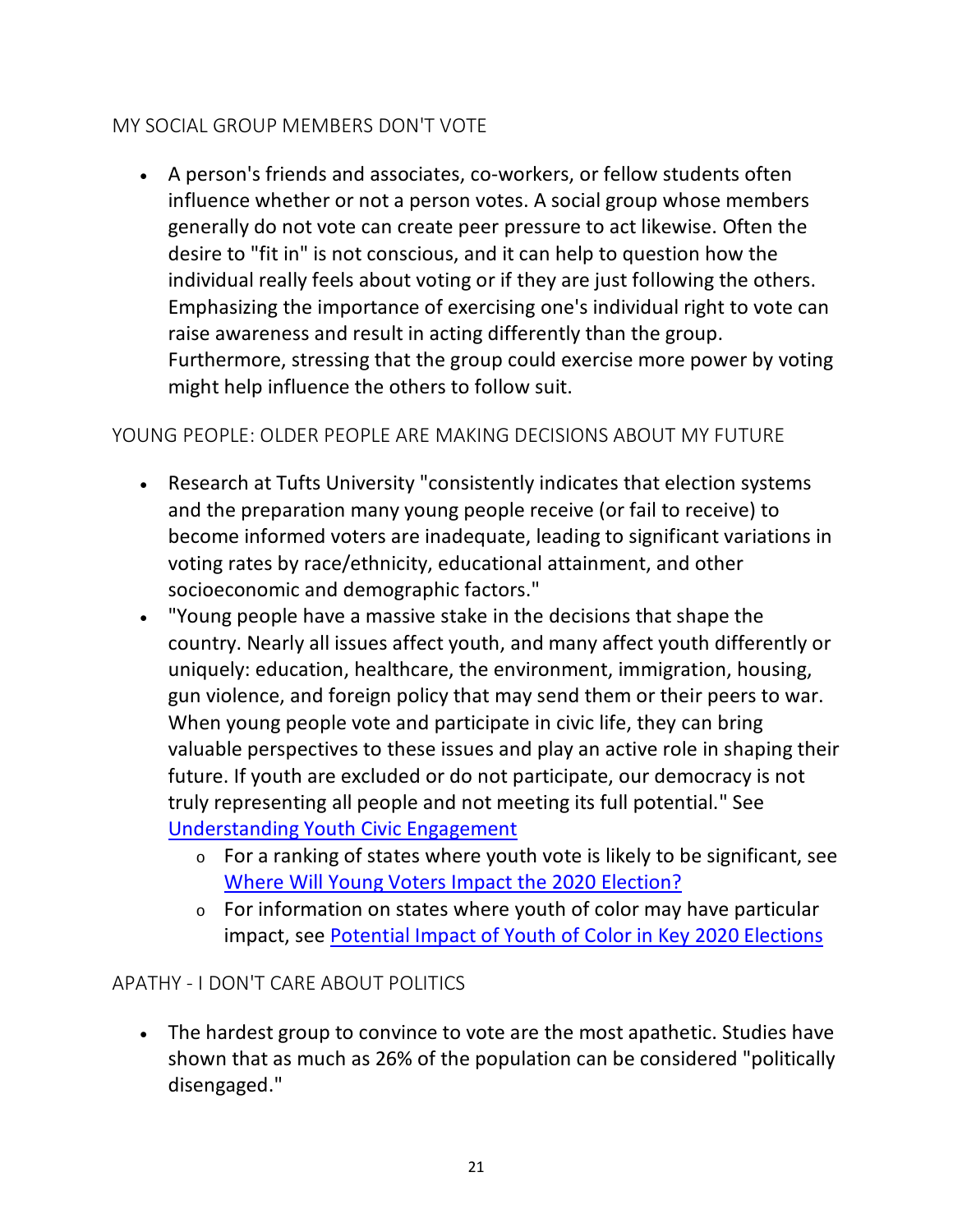- According to a [study](https://hiddentribes.us/about/) by the group More In Common:
	- $\circ$  They are more likely to be young, low income, distrustful, detached, patriotic, and conspiratorial.
	- $\circ$  "They are different from  $\dots$  Liberals in being more anxious about external threats and less open in their attitudes towards differences. For instance, they are the most likely to say that being white is necessary to be American and that people who hold other religious views are morally inferior. They are more concerned about the threat of terrorism and are quite closed to the view that Islamic and American values are compatible. They are practically invisible in local politics and community life, being one of the least likely groups to participate in political rallies or vote in local elections. They are also the least well informed group on all measures of political knowledge. They are the most pessimistic about the possibility of reconciling differences between political factions. Overall, this makes the Politically Disengaged a difficult segment to reach and mobilize."
	- <sup>o</sup> However, they share the same concern as most Americans with the divisions among us, and many consider it the most serious problem that we face today. As with any group, it is important to listen attentively to their opinions and show that some people are willing to acknowledge their point of view, even if we do not agree with everything they say. Anything that engages such people in authentic conversations could eventually lead them to take more interest and become involved in voting. And voter education along with real conversations about values could broaden their perspective and encourage them to reexamine their positions on issues.

## <span id="page-21-0"></span>NO ONE ASKED ME TO VOTE

- No one should ignore the fact that some people don't vote because no one asked them to do so.
- This can especially happen where:
	- <sup>o</sup> One party has an overwhelming majority in the state or locality. In these cases, there are few contested elections, and candidates don't think it is worthwhile to ask voters to vote for them.
	- $\circ$  The voter is a person of color, and the white power structure believes it can afford to ignore their potential impact.